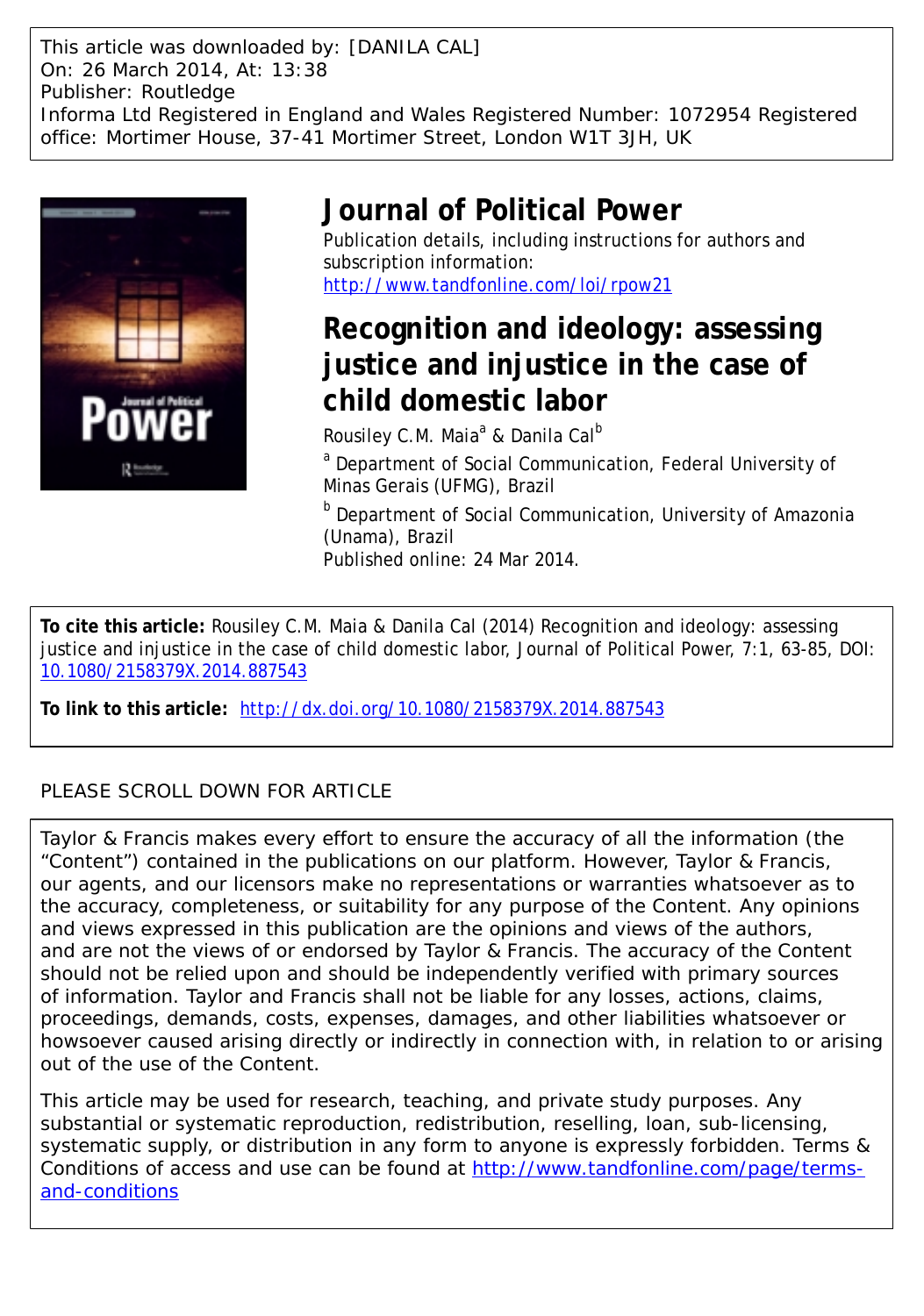### Recognition and ideology: assessing justice and injustice in the case of child domestic labor

Rousiley C.M. Maia<sup>a</sup>\* and Danila Cal<sup>b</sup>

<sup>a</sup>Department of Social Communication, Federal University of Minas Gerais (UFMG), Brazil; <sup>b</sup>Department of Social Communication, University of Amazonia (Unama), Brazil

This article aims to add a new layer to the debate on ideology, work and recognition. It argues that Honneth's concept of 'ideological form of recognition' has great theoretical strength to explain oppression, in a way that avoids adding subjugation to disadvantaged individuals. Still, Honneth's account needs clarification to explain how oppressed individuals can overcome ideological recognition. To address these issues, this study draws on data from (i) news articles on child domestic labor (CDL), in Belém, Brazil, and (ii) focus groups with women who were housemaids in their childhood. Findings show contradictory logics in the spheres of love and work in CDL and advance understanding of the role played by justice advocators to overcome ideological forms of recognition.

Keywords: recognition; Honneth; ideology; work; child domestic labor

Some cases of injustice are hardly perceived as such by individuals who experience them, even when there are established legal frameworks, public policies and social mobilization to combat a particular situation of injustice. This article, based on Axel Honneth's theory of recognition, examines one of these situations, namely child domestic labor (CDL), a deep-rooted sociocultural practice found in many parts of the world. Our study focuses on CDL in Belém, state capital of Pará, in Northern Brazil, where the International Labor Organization (ILO) has implanted a pilot program combating child work.

This article aims at adding a new layer to the current debate on work, recognition and ideology. While paradoxes of recognition in post-Fordist work have been the subject of several studies (Honneth [2004](#page-22-0), Hartmann and Honneth [2006,](#page-22-0) Smith [2012,](#page-23-0) Smith and Deranty [2012](#page-23-0)), problems of recognition in domestic and informal work involving children remain poorly understood. To examine what disadvantaged subjects identify as injustice in the light of public discourses, as well as their personal experiences, we organized our study along two main lines: (i) an analysis of how the topic CDL is presented in mainstream newspapers in the state of Para from January 2000 to December 2004 – the first five years of the program against CDL in the state of Para (PETID); and (ii) an analysis of conversations about media discourses on CDL gathered in focus groups of women living in poor suburbs of Belém who themselves had been domestic workers in their childhood. The focus groups took place on July and August 2006. Findings show that media professionals acted as agents of advocacy defending the needs and rights of

<sup>\*</sup>Corresponding author. Email: [rousiley@fa](mailto:rousiley@fafich.ufmg.br)fich.ufmg.br

<sup>© 2014</sup> Taylor & Francis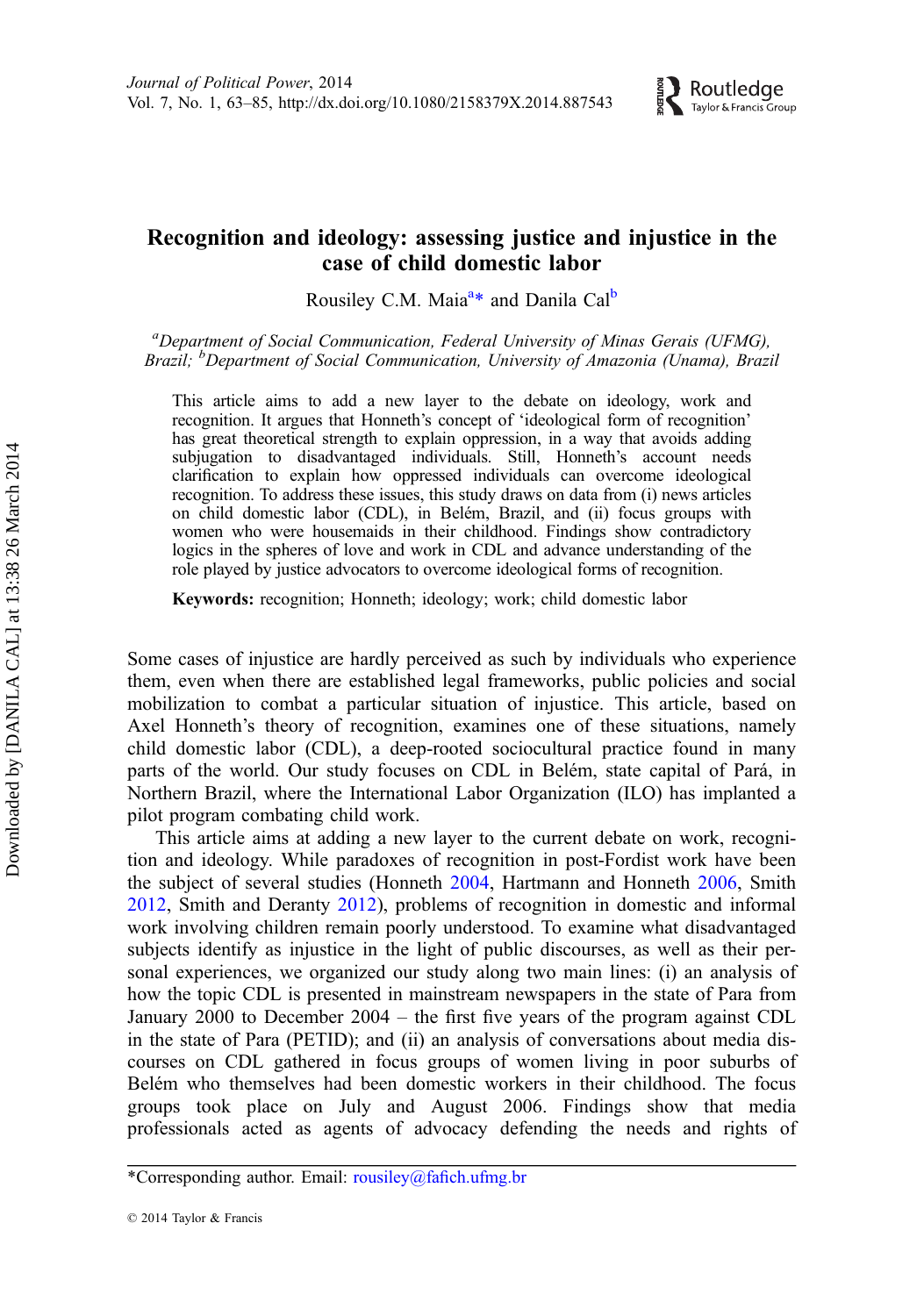children and adolescents and clearly condemned CDL because it involves exploitation, domination and marginalization. For their part, women who had been domestic workers in their childhood contested media discourses and qualified CDL as a good or useful opportunity to gain autonomy and to integrate more positively with society.

Our study, by focusing on social agents' perception of justice and injustice in everyday life, can complement scholarship on recognition, work and the social bonds in two ways. First, we argue that Honneth's approach has great theoretical and critical strength for dealing with the problem of ideology, without falling prey to social relativism and subjectivism alike. The distinction he makes between 'ideological' and 'justified' forms of recognition enables us to explain why oppressed individuals may more or less fully accept the hierarchy of prestige linked to other power asymmetries, without adding incapacity to the incapacitated (Honneth [2007](#page-21-0)). We contend that Honneth's account, however, needs clarification and extension in cases in which oppressed individuals transit from expectations in different spheres of recognition that generate contradictory oppressive effects. Our study, by evincing the interweaving of logics across the spheres of love and work, can contribute to advance understanding of conditions that undermine critical reflection, when longstanding cultural framework underscores class-based oppression.

Second, insofar as Honneth's theory provided guidance to our study at various levels of analysis, we are left with no explanation of how subjugated individuals can overcome domination in cases of ideological recognition. His account fails to take full measure of the role played by justice advocators in struggles for recognition. Thus, our study, by reappraising the link between the perspective of subordinate groups as well as that of moral entrepreneurs in processes of emancipation, can help fill this gap. We outline an argument that explains how moral entrepreneurs' critique of ideology can exert an emancipatory function in struggles for recognition. We argue that this is necessary for building both socially effective critique and sociological models aiming at advancing social justice.

This article is divided into six sections. The first section presents critiques of the recognition theory with respect to issues of power and ideology. Next, we briefly contextualize our case study, describing regulations pertaining to CDL and pointing to some of the public policies and programs created by civic associations aimed at combating this type of work in Brazil, and specifically in Para state. In the third section, we describe the methodology used in this study. The fourth section presents the main discourses about CDL in the local media, within the selected time frame. Then, we examine the results of focus groups in the fifth and sixth sections and in the sequence we discuss the relation between vulnerability, ideology-critique and agency. We conclude with a summary of empirical results and possible normative implications for further studies on the issue of ideology and relations of recognition.

#### Recognition and ideology

Honneth's theory of recognition underlines the nexus between individuals' development and social practices of humiliation and disrespect that prevent individuals from establishing a positive practical self-relation (Honneth 1996). The central idea is that if denial of recognition or distorted recognition on the one hand undermines the essential condition for development of human autonomy, on the other hand it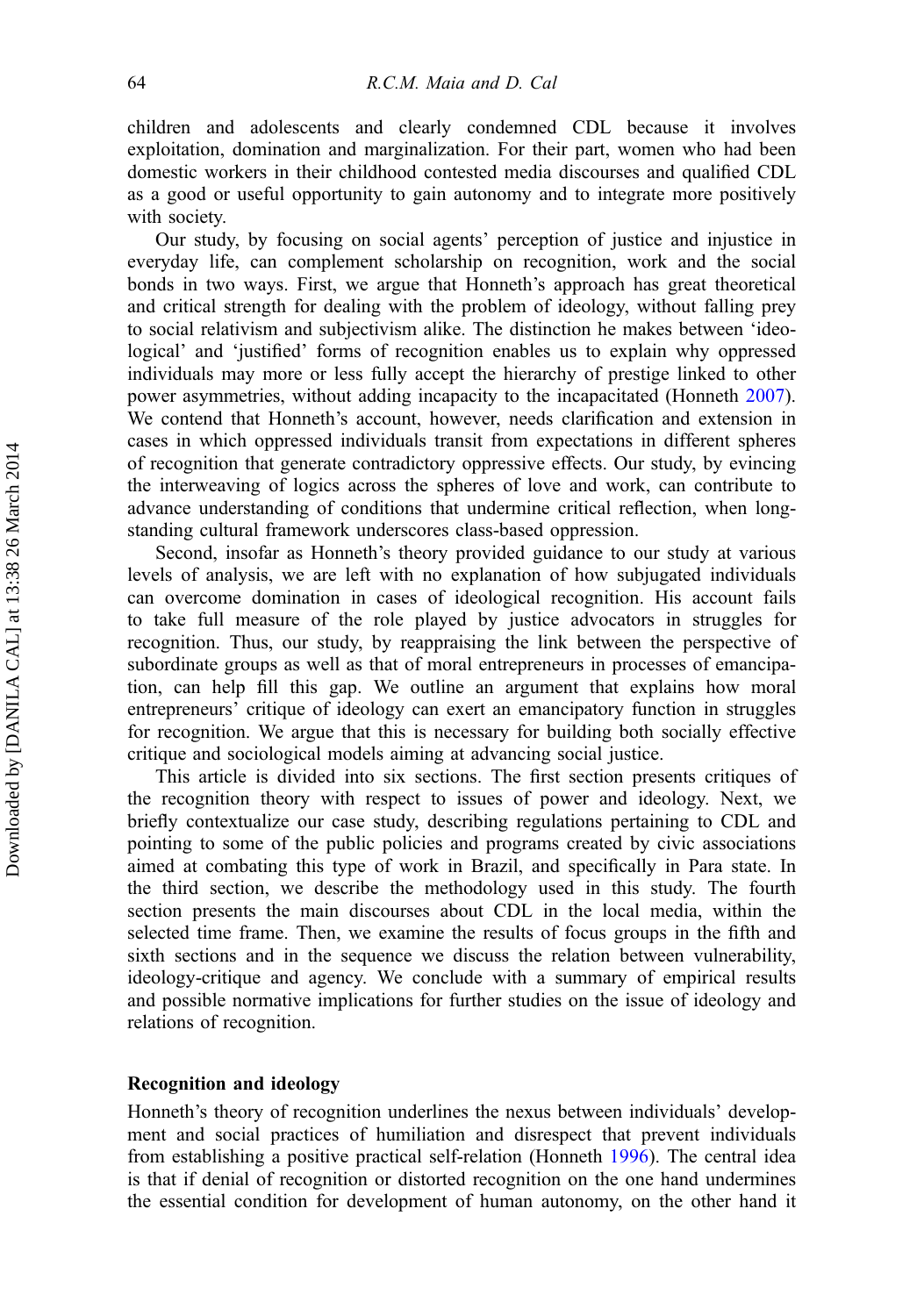provides the moral motivation that sets in motion struggles for recognition. Although 'recognition' is usually understood as the opposite of disrespect, denegation of rights and subjugation, it has recently also been seen an ideological form of consciousness with regulative power. Within different traditions – neo-Marxian, post-Hegelian and feminist studies, a number of scholars (Bader [2007,](#page-21-0) Rössler [2007,](#page-21-0) Young [2007](#page-21-0), Rogers [2009\)](#page-23-0) have pointed out that recognition in some cases may legitimate value hierarchies in the social order and justify the subordination of certain groups to others in daily-life routines; hence recognition would evoke a self-understanding that molds subjects to their expected social roles in society.

The notion of ideology is at the kernel of these criticisms. Although the concept of ideology has obviously a complex history, with varied debates in different traditions of sociological and political thought, $\frac{1}{2}$  $\frac{1}{2}$  $\frac{1}{2}$  a number of scholars draw our attention to the fact that a form of social consciousness is ideological because of certain properties (Guess [1981,](#page-22-0) Shelby [2003,](#page-23-0) Rostbøll [2008](#page-23-0)). At an epistemic level, critics claim that an ideological system of beliefs (or a world view widely shared by members of a given group and known to be so), through which individuals make sense of themselves and their own social situations, has some kind of cognitive defect, such as lack of empirical support, consistency, logical validity and so forth. At a functional level, critics highlight that the wide acceptance of this network of beliefs helps to establish and sustain relations of power that are systematically asymmetrical, or further the interests of a hegemonic group. At a genetic level, scholars pay attention to the negative features of the history or the origin of such a worldview that obstruct or curtail it in some way.

Our concern here is with the relation of recognition and ideological forms of consciousness. Increasingly sophisticated studies have shown that recognition can operate as a form of social cognition that coordinates actions across relations of domination. In this context, recognition facilitates social integration because these beliefs go unrecognized and usual observations of everyday life seem often to confirm them. In the field of philosophy and sociology of work, Emmanuel Renault, Nicholas H. Smith and Jean-Phillipe Deranty claim that the post-Fordist organizations and the new neoliberal management in complex and pluralist societies provide a typical example: the recognition of increased autonomy, creativity and flexibility for workers often results in more precarious working conditions and a lower negotiating scope (Smith [2009,](#page-23-0) [2012](#page-23-0); Renault [2010](#page-23-0), p. 245, Deranty [2012\)](#page-21-0). Increased opportunity for individual self-realization is converted into a relentless pressure for re-invention of oneself in order to keep the job or maintain the career, which in turn brings anxiety, illness and oppression. Broader possibilities for individual selfexpression impinge on employees' responsibilities for things beyond their control. On the expansion of the recent capitalist labor market, Honneth himself acknowledges that the alleged recognition may turn paradoxically into an agent of oppression (Honneth [2004,](#page-22-0) [2010](#page-22-0)). Taking into account practical conversion of normative intentions, Hartmann and Honneth ([2006,](#page-22-0) p. 47) claim that 'a contradiction is paradoxical when, precisely through the attempt to realize such an intention, the probability of realizing it is decreased'.

Differently from post-Fordist work, forms of power imbedded in the informal economy of domestic labor, childcare and care work flow across the spheres of social esteem and love. Both Rössler [\(2007](#page-21-0)) and Young ([2007\)](#page-21-0) lucidly argue that the theory of recognition, although attentive to the implications of division of labor in families and the struggle of women for esteem, does not adequately address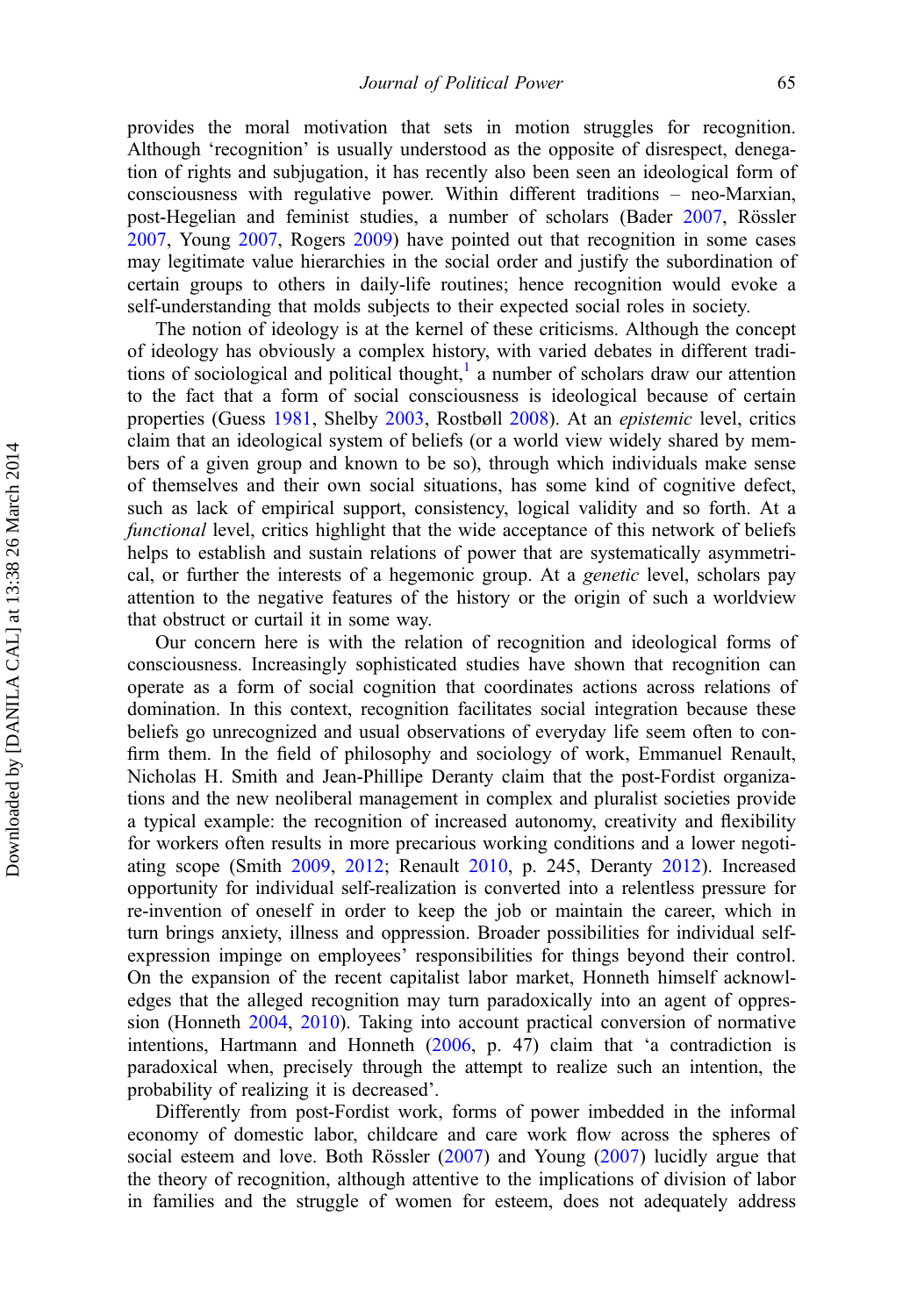forms of power across spheres of love and of social esteem that contribute to reproducing predominant gender-based division of labor. By approaching different rationalities in family work (including childcare) and paid work, Rössler ([2007\)](#page-21-0) seeks to show that the principle of esteem based on economically remunerative labor may hide issues of well-being that may count as recognition in domestic work. Young ([2007](#page-21-0)) claims that the theory of recognition neglects peculiar expectations about care for the physical and emotional needs of others, which cannot be equated with gainful employment. In Young's perspective, care work implies a distinct retribution compared to regulated work in the market; this retribution expresses itself as gratitude for meeting an individual's specific needs in an intimate or particular manner. The gain in recognition may thus operate against gender equality.

By observing nurses at work, Pascale Molinier [\(2012](#page-22-0)) surveys three important reasons for the invisibility of care work. First, care work involves not only technical know-how and highly sophisticated skills but also, and perhaps more importantly, the ability to conceal the technical-based aspects of such a work. Since the affective and skill-based dimensions are profoundly linked in care work, the performance of tasks to be effective cannot appear 'just as a job' – otherwise it would no longer count as 'care'. Second, because care is mostly considered as a woman's activity because of their alleged feminine abilities (or the feminine side in a man), the achieved capacity for effectively performing this work is regarded not as a competence, but rather as a sort of female quality or attribute. Third, since care workers deal with bodily needs, intimacy, vulnerabilities and many embarrassing aspects in everyone, the most difficult aspects of the job can hardly be publicly discussed and socially recognized.

Our study focus is on domestic child labor which, in addition to involving domestic labor and care tensions, also has specific vulnerabilities. This activity is carried out by children – who are under a peculiar condition of emotional, social and physical development, which adds more complexity to the problem. The ambiguity of belonging or not belonging to their employer's family is more deeply felt than in the case of adult domestic workers, inasmuch as whoever employs children often also raises them. In order to enter domestic labor, many children and adolescents lose family and community bonds in order to be employed in a third party's home in urban nuclei (Blagbrough [2008,](#page-21-0) International Labor Organization [2013](#page-22-0)). As we will discuss later, drawing attention to these complicated and sometimes contradictory logics in the sphere of love and work entrenched in CDL helps us to explain how domination can become obscure across differences of class and gender.

The difficulty of oppressed subjects to discern what counts as recognition under specific circumstances is brought to its clearest expression in Honneth's recent distinction between forms of 'ideological recognition' and 'justified recognition' (Honneth [2007](#page-21-0)). This distinction is meant to emphasize two things. First, to refute the idea that recognition would be a mere instrument of voluntary servitude or be intrinsically oppressive from the start, Honneth argues that there is no clear distinction between 'correct' and 'false' judgments if people do not experience practices as repressive, restrictive or based on stereotypes (Honneth [2007,](#page-21-0) p. 327). Second, this distinction seeks to provide a normative ground for ideology critique, in addition to sociological and political ones.

While conventional analysis explains domination by focusing on concepts such as 'false consciousness' or 'false representations', or through 'internalization' of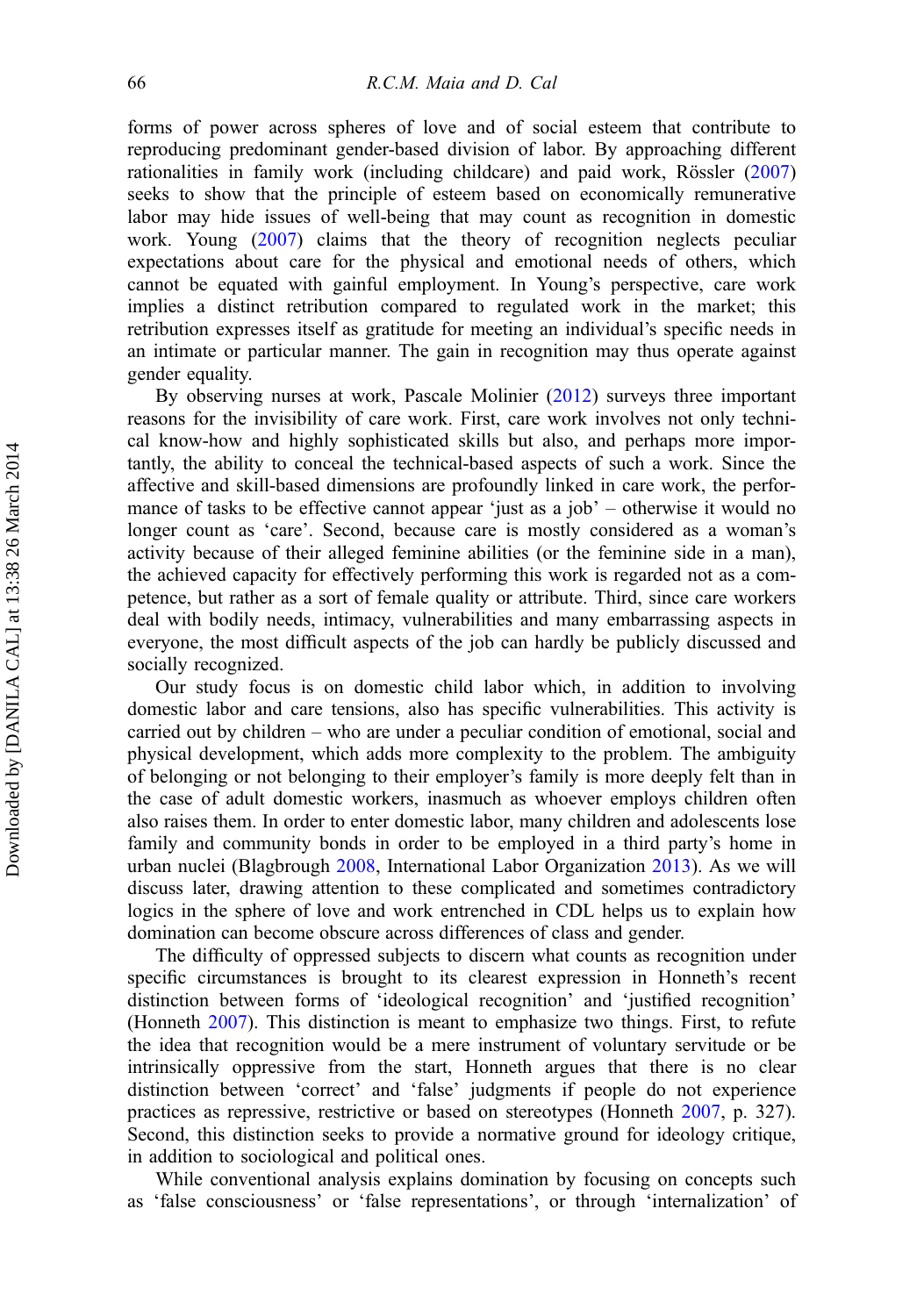societal value hierarchies or 'identification with the oppressor', Honneth argues that people, who experience practices that do not employ methods of repression, cannot straightforwardly assess their experiences as oppressive (Honneth [2007,](#page-21-0) p. 327). Only from a morally advanced perspective or from a historical retrospective evaluation such practices can be reconstructed as domination. Honneth's intention is not to deny that some network of beliefs expressed as recognition can indeed sustain relations of domination, but rather to clarify the specific social conditions under which this occurs.

Honneth [\(2007](#page-21-0), p. 337–340) sets down three criteria for a system of beliefs to be effective as an ideology. The system of beliefs should: (i) provide a positive expression of value to people or members of a group so as to establish a positive self-image; and thus not be perceived as discriminatory, diminishing or damaging; (ii) be 'credible' for those to whom it is addressed – perceived as something that realistically reinforces one's own feelings of self-value and autonomy; and (iii) allow the creation of a new value for themselves or future achievements, compared to the past or to previous situations. Such conditions could motivate individuals to attain certain goals and to carry out social functions without resistance. In the ideological form of recognition, however, the promises of recognition, including material fulfillment, are not truly met. Indeed, it motivates a compliant behavior that contributes to establishing or stabilizing relations of domination.

In contrast, justified forms of recognition effectively expand the individuality and autonomy of subjects as well as their inclusion in society, as Honneth discusses in detail in his *The Struggle for Recognition* and subsequent essays. In such cases, the gains in recognition 'allow a consistent realization of these new values' (Honneth [2007,](#page-21-0) p. 346). In other words, recognition in form of love implies a coherent conduct based on the continuity of affective ties; legal recognition of citizens based on equal juridical treatment consists in effective opportunities to participate in a political community on equal terms with others; and recognition in terms of solidarity results in a perfected social appreciation of specific qualities or contributions of the individuals to society. In justified forms of recognition, the moral obligation to meet the other in an appreciative way is not only well founded and comprehensible, but also concretely applied in both institutional arrangements and the way subjects treat each other.

We find that Honneth's distinction has great theoretical and critical strength for dealing with the problem of ideology without victimizing the subjects more than they actually are. The aforementioned criteria enable him to contend that affected subjects have evidence with enough persuasive power for them to reasonably explain their own choices and actions as positive for them. This line of argumentation avoids victimizing the subjects more than they actually are.

Axel Honneth's distinction between 'ideological recognition' and 'justified recognition', which entails a normative perspective, seems to offer a concrete analytic way to investigate Lukes ([2005\)](#page-22-0)'s third dimension of power. This dimension contemplates power relations based on latent conflicts, which are hard to observe, especially by subjects under domination. According to Lukes, 'What one may have here is a latent conflict, which consists in a contradiction between the interests of those exercising power and the real interests of those they exclude' (Lukes [2005](#page-22-0), p. 28). For an analysis of latent power relations, Lukes proposes confronting whatever happens to the dominated subjects and what their real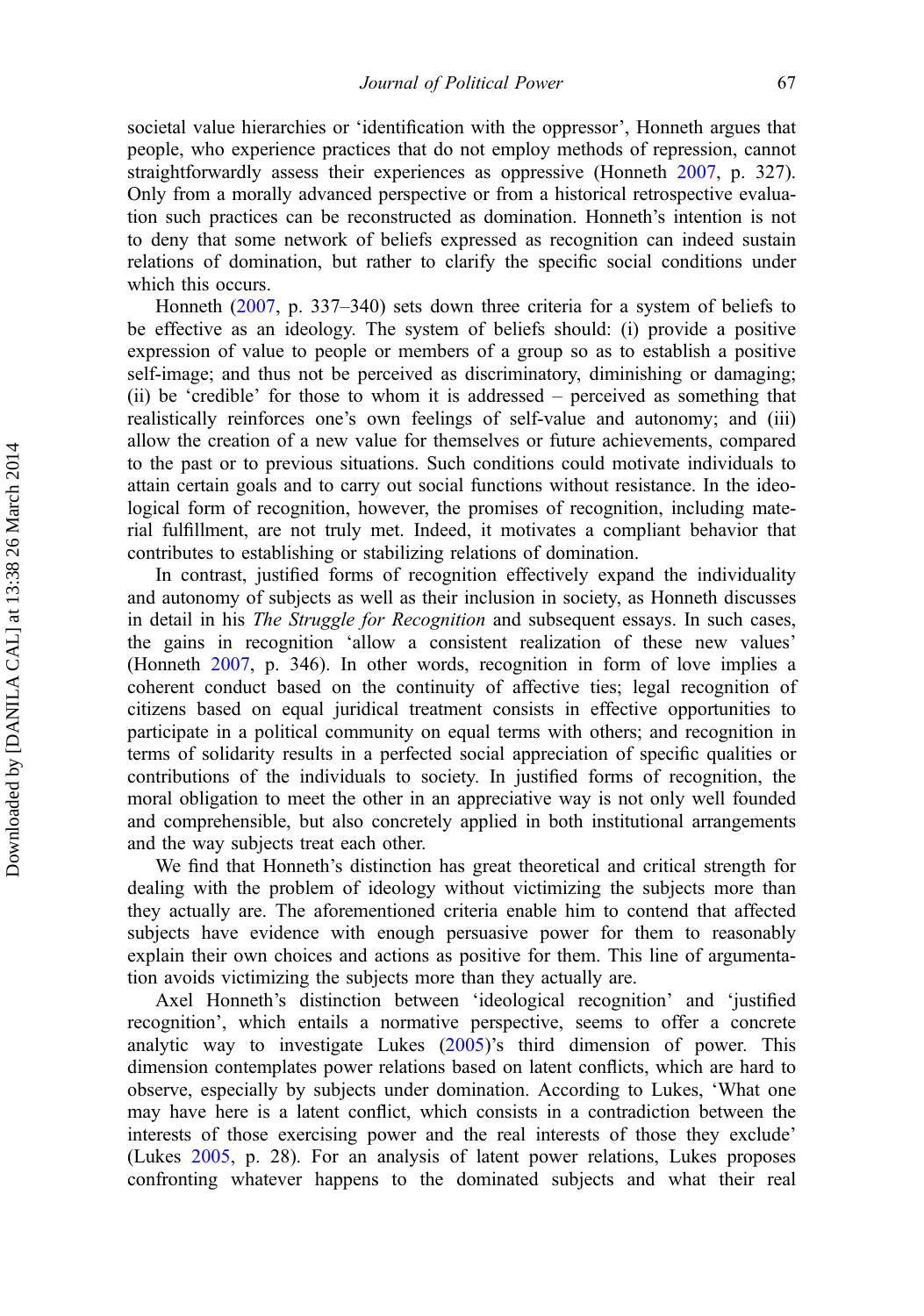interests would be. However, how to define the 'real interests' meets theoretical and methodological challenges.

In the second edition of his influential 'Power: a radical view', Lukes ([2005\)](#page-22-0) acknowledges this difficulty, yet reaffirms the theory's explicative power to observe concrete phenomena. 'I conclude, then, that, in general, evidence can be adduced (though by nature of the case, such evidence will never be conclusive) which supports the relevant counterfactuals implicit in identifying exercises of power of the three-dimensional type. One can take steps to find out what it is that people would have done otherwise' (Lukes [2005](#page-22-0), p. 52).Yet the difficulty still remains to analyze a potential phenomenon, something that did not occur but might have (Haugaard 2010, p. 425).

In Honneth's theoretical framework, the principles of recognition (in the spheres of love, right and social esteem) represent the normative perspective from which social agents can imaginatively project how recognition should be given in certain specific ways. As he explicitly places 'norms' in the centre of his social theory, he gives us good or 'thick' reasons for being suspicious or sceptical about certain forms of consciousness that sustain relations of domination. Such a horizon of normative expectations is not to be seen as 'an ahistorical given' (Honneth [2002,](#page-22-0) p. 511, see also Honneth [2012,](#page-22-0) p. 115, Maia and Vimieiro, [2013\)](#page-22-0), nor as a result of a hypothetical social contract nor even as an abstract cognitive rationality, but as the outcome of historical struggles for emancipation. This horizon of normative expectation – based on ethical knowledge that is acquired through socialization – opens ways of innovative interpretations and allows one to identify pathologies in social arrangements. In Honneth's words 'it is a reference to which subjects can reasonably argue that existing forms of recognition are inadequate or insufficient and need to be expanded' (Honneth 2003, p. 143). Since this point of reference is never completely or finally determinate, it must constantly be actualized in public expressions of recognition or practical attempts to overcome de facto practices of injustice.

Our study, by analyzing public discourses on CDL displayed in the news media and using data from discussion groups with affected individuals, examines this problem from an empirical perspective. In Honneth's theoretical framework, critical perception of injustice is located within individuals' negative experiences of disrespect or humiliation that violate their 'moral' expectations. We argue that in many cases of domination, moral entrepreneurs and justice advocates (academics, intellectuals, artists, voluntary associations and media agents) are those who name injustice, defend values, and represent and act on behalf of subjugated individuals. Disadvantaged subjects, such as poor children in our study case, may be exposed to extreme poverty, oppression and lack of freedom; and they may not be able to clearly perceive their own situation of injustice (Sen [1999,](#page-23-0) Souza [2006](#page-23-0), [2009,](#page-23-0) Bohman [2007,](#page-21-0) Ikäheimo [2009,](#page-22-0) Maia [2012b](#page-22-0)). While this is an important issue, it has not been systematically taken up by Honneth himself.

We should make the caveat that moral entrepreneurs and advocacy agents, no matter how well-intentioned and informed, are always subject to a 'democratically illegitimate paternalism' (Bader [2007](#page-21-0), p. 226, see also Rubenstein [2007,](#page-23-0) p. 629), because demands made in the name of others are always partial and may be deceitful or become new sources of oppression (Alcoff [1991](#page-21-0)–1992, Kompridis [2007,](#page-22-0) Maia [2012b,](#page-22-0) Maia and Garcêz [2013\)](#page-22-0). In response to this caveat, we follow scholars who contend that in any democracy defensible on an ethical basis, individuals should be regarded not as 'recipients of justice', but, instead as 'agents of justice'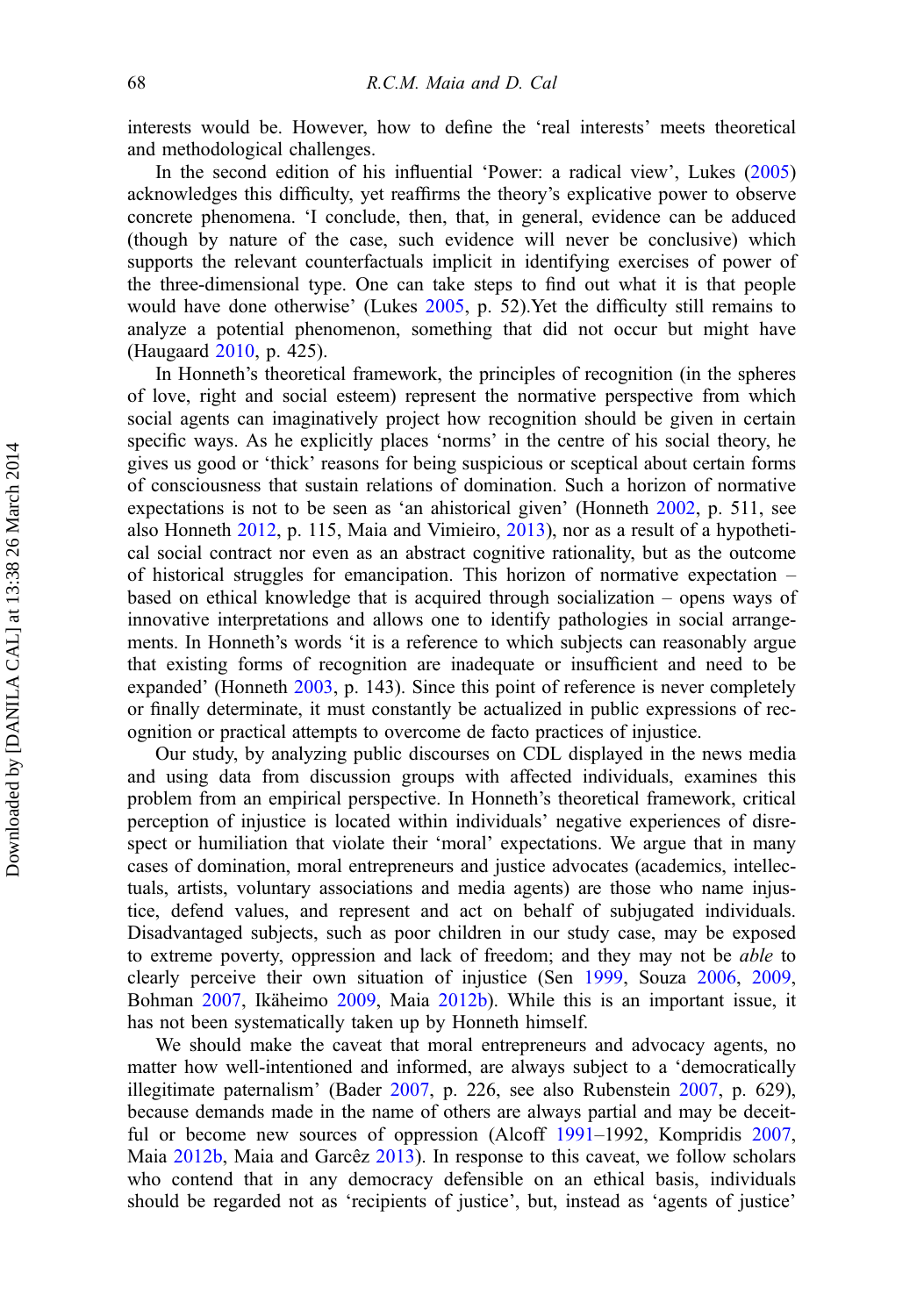(Forst [2007](#page-21-0), p. 300, see also Bader [2007,](#page-21-0) Rubenstein [2007](#page-23-0), Maia [2012b\)](#page-22-0). In keeping with Habermas [\(1996\)](#page-22-0) and Honneth (1996), we argue that it is essential to preserve the autonomy and freedom of subjects to think for themselves, to speak out about their own immediacies regarding their identities, aspirations and needs.

Thus, advocacy agents should take measures to empower oppressed subjects and trigger self-reflection processes; and should aid in structuring communication venues for them to speak with their own voices. However, it is up to these subjects to define what needs to be perceived and recognized in a given context; and this includes contesting and correcting the discourses of those who speak on their behalf. From this point of view, women's questioning of public discourses of institutional and legal recognition in our case study has far-reaching consequences for recognition theory as social research. The manner of re-conciliating activist moral entrepreneurs' judgments and the validity of child workers' sense of harm requires nuanced examination.

#### Legislation, public policies and advocacy regarding CDL in Brazil

Following international conventions, there are in Brazil several laws and initiatives to combat child labor.<sup>[2](#page-20-0)</sup> Brazil has signed Convention 138, which took effect in 1976, establishing a minimum employment age, with adequate to basic schooling time. In 1990, the Brazilian government signed the ILO Convention 182 and Recommendation 190, which ban child labor and demand immediate action to eliminate the worst forms of child labor. Even stronger since 1990 is ECA (Child and Adolescent Statute), which regards boys and girls as bearers of rights and duties, makes families, government and society share responsibility for their protection, and spells out the principle of absolute priority for childhood and adolescence in public policies. Child labor is forbidden for boys and girls aged under 16 years except in a context of learning activities from age 14 years. Since 2008, CDL has been seen by the Brazilian government as one of the worst forms of child labor, a type of work to be engaged in only after one reaches 18 years of age following the ILO Convention 182. These moves in the legal sphere as well as growth in awareness over the state's protective duty towards children have motivated several governmental programs for combating child labor in the country. Some examples are the Program for Eradicating Child Labor (PETI) in 1996; and School-grant (Bolsa-escola), in 2001, which implement preventive welfare measures and transfer income to poor and extremely poor families. It should be stressed that several programs for combating CDL in Brazil result from the initiative of civic actors, and local, nationwide and transnational entities through various types of partnerships with the government.

In the state of Pará, a local civic organization (República de Emáus, by means of the Cedeca-Emaú) in partnership with UNICEF, Save the Children and other local entities focused specifically on CDL through PETID (Program for Eradicating Child Domestic). This program, lasting from 2000 to 2010, developed several actions aiming at (i) developing the critical abilities of adolescents and parents sending their children into domestic labor, and training them so that they might find alternative sources of income; (ii) promoting conferences in different Brazilian cities and nationwide awareness campaigns against CDL; (iii) exerting influence on local media organizations, by means of debates and educational workshops to enhance journalists' abilities to deal more appropriately with the CDL topic in their reporting. We argue that this is a typical case of advocacy – in which individuals, groups and associations make demands in the name of interests and values that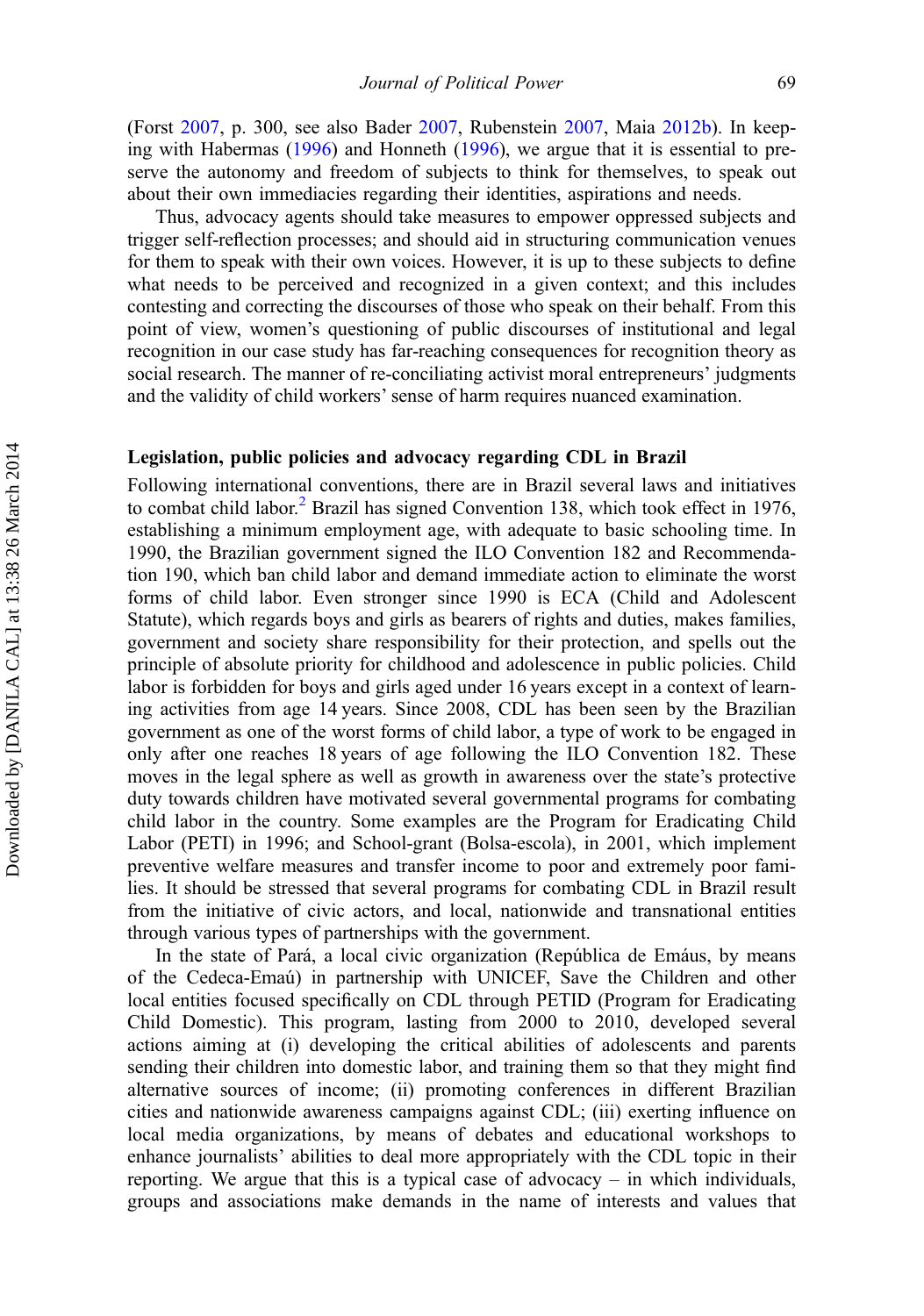should be safeguarded, in order to protect 'vulnerable subjects', to prevent harm, or in the form of a 'special responsibility' (Goodin [1985,](#page-22-0) see also Rubenstein [2007\)](#page-23-0).

Although the norms of childhood are based on the international human rights system, one cannot disregard that the conception of rights is inherently connected with cultural values, the political system and attitudes to law in any given society (Boyden [1997](#page-21-0), p. 199). Furthermore, childhood is a social construct, which appears in a variety of forms related to different understandings of competencies and incapacities (Prout and James [1997](#page-23-0), Earls [2011\)](#page-21-0). In the state of Pará, CDL work has deep historical and cultural roots, which goes back to the period of slavery. As will be discussed in this study, since the definition of 'work' and 'right" stems from such a local historical and cultural background, the means of protecting and nurturing childhood in practical terms can become highly controversial; assessment of policies aimed at operating in the best interests of the child may be contested among the affected subjects themselves.

#### Methodology

The dual aim of our study is to investigate publicly articulated discourses on CDL as well as perceptions of disadvantaged subjects who engaged in this type of work during their childhood or adolescence in Belem. Local news articles allow us to analyze opinions, discourses and definitions of problems and solutions regarding CDL that publicly circulated in this society (Gamson [1992,](#page-22-0) Peters [2008,](#page-22-0) Maia [2012a](#page-22-0)). In contrast, informal discussion among study participants allows us to tap into affected subjects' self-understanding, in the light of interpretations of CDL expressed in the media as well as their own life experiences. Our investigation is structured along two lines:

- (1) analysis of the coverage of the topic CDL in the major daily printed newspapers in the state of Pará – O Liberal and Diário do Pará, during the first five years of PETID, from 1 January 2000 to 31 December 2004. We did not include nationwide vehicles as this study had a local scope. A total of 55 news articles were analyzed (32 in O Liberal and 23 in the Diário do Pará). Each news piece was examined based on a codebook to identify: a) the speakers (sources) in the articles; b) the frames and discourses about CDL made by each speaker; and c) stated references to PETID.
- (2) analysis of informal conversation in focus groups carried out with women who had been domestic workers in their childhood – three groups were recruited from poor neighborhoods in Belém (Bengui, Tapanã and Telégrafo). Each group consisted of five participants, which may be considered an adequate number for exploring how participants' experiences, opinions and concerns are expressed, complemented or contested within the group (Morgan [1997](#page-22-0), Barbour and Kitzinger [2001\)](#page-21-0). We chose the focus group technique because it allows participants to interact and talk about specific issues, with relative freedom to generate their own questions and frames, and to pursue understanding with others on their own terms and vocabularies (Duchesne and Haegel [2010](#page-21-0), Cal and Maia [2012](#page-21-0)). The focus groups took place during July and August 2006 and the women invited were indicated by neighborhood associations and/or community leaders.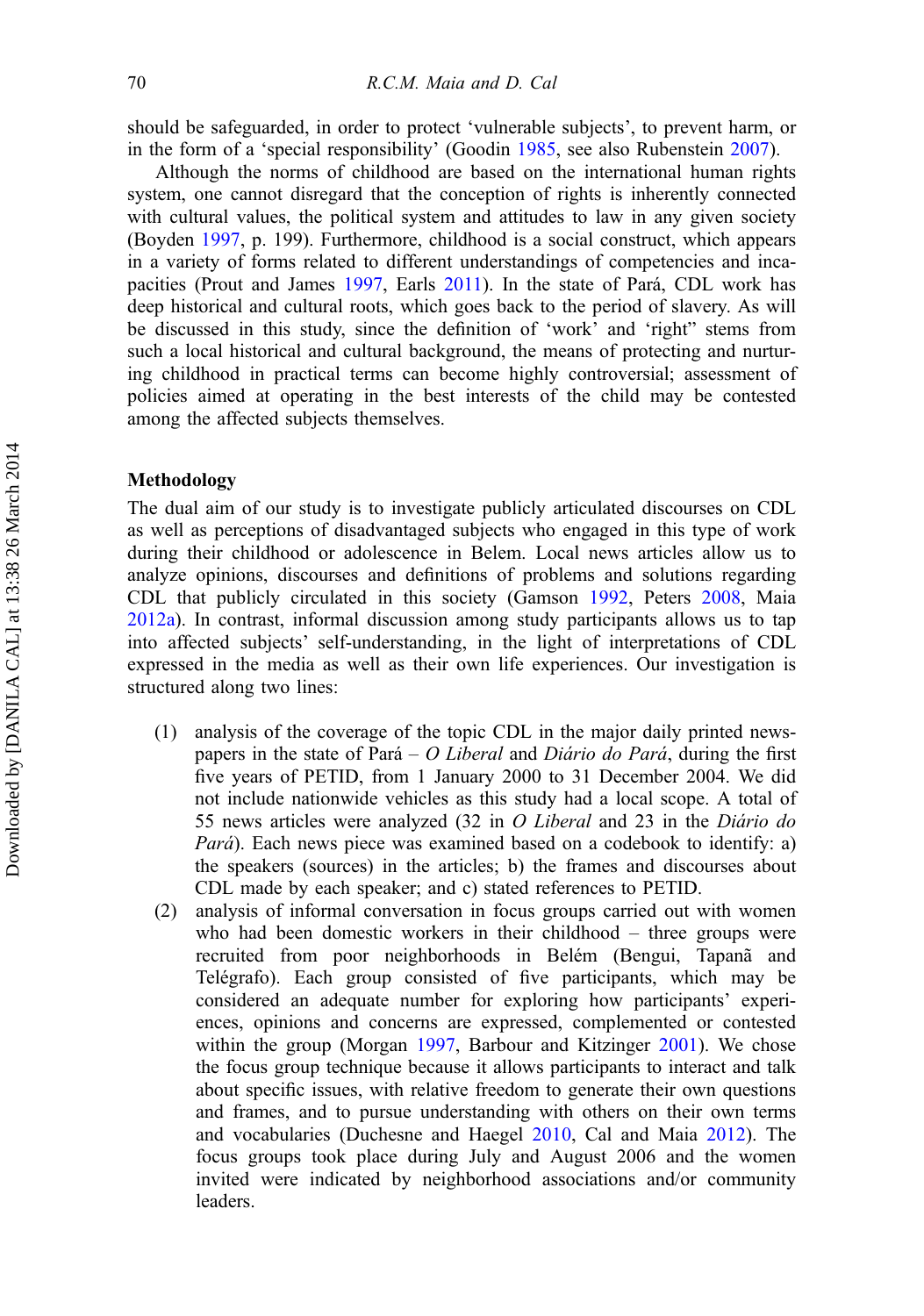Altogether 15 women took part in the experiment and the groups had a heterogeneous age composition. Four participants were 20–30 years old; five were 31–40; four were 41–50 and two were over 51. As for their current occupation, they identified themselves as domestic workers (7), housewives (2), seamstresses (3), washerwomen (1), saleswomen (1) and school janitors (1). None of them is still working for the same domestic labor employer. However, most of the participants have not been able to change their occupations since 66.7% of them continue to work in domestic service. With regard to their monthly household income, most of these women (60%) said that it was under U\$160.00 and others (40%) said it ranged between U\$160.00 and U\$320.00.

Each group meeting took two hours and a half. Participants were allowed to express divergent opinions and were stimulated to participate. Two of the meetings were organized at participants' homes (Tapanã and Telégrafo) and one in a neighborhood association (Bengui), where some of the women frequently work. To encourage discussion, we used the 'funnel strategy' (Morgan [1997](#page-22-0)). This method consists of starting the group meeting with a free discussion and, then, moving toward a more structured discussion on specific questions. Therefore, initially the women freely talked about topics such as gender, domestic work and roles in household – issues which easily engaged participants in conversation. Next, the CDL issue was gradually introduced as well as discussion about previously mentioned selected news media articles. We followed Gamson's study and used a wide range of frames and voices available in the media material as 'conversational resources' (Gamson [1992](#page-22-0), Maia [2012a\)](#page-22-0). The main goal was to encourage the participants to share their opinions and engage in dialogue.

#### Media and advocacy: public expression of new forms of recognition

In a previous study, we examined the news media coverage on CDL in Pará within the stipulated period (Cal and Maia [2012](#page-21-0)). We found that the main speakers in the media were civic actors associated with the struggle against CDL, namely the Cedeca-Emaús/MovimentoRepública de Emaús, and agents of PETID and its partners, which comprised 58% of all speeches in the selected period. There was little diversity of sources in this set of news articles; government agents rarely expressed themselves on this topic.

The significant presence of voices of civic speakers in our case study is particularly surprising, as journalism in Latin America is strongly connected with the State and the market, but connects poorly with civil society (Waisbord [2009](#page-23-0), Maia [2012a](#page-22-0)). In general, news about social development issues, such as poverty, hunger, health and education are presented from an official perspective (Agência de Notícias dos Direitos da Infância [2003\)](#page-21-0).

The prevalence of voices of civic actors and moral entrepreneurs in our case study can be explained first by the social credibility that the Movimento República de Emaús and the Cedeca-Emaús enjoy in local society, given their traditional engagement in a variety of programs aiming at assuring the rights of children. Secondly, the Cedeca-Emaús had two journalists in its team to help formulate and carry out communication strategies for the Program, including its relationships with different types of media.

It should be stressed that traditional discourses in local society, which legitimatize CDL, did not gain visibility in the media within the study period. We noticed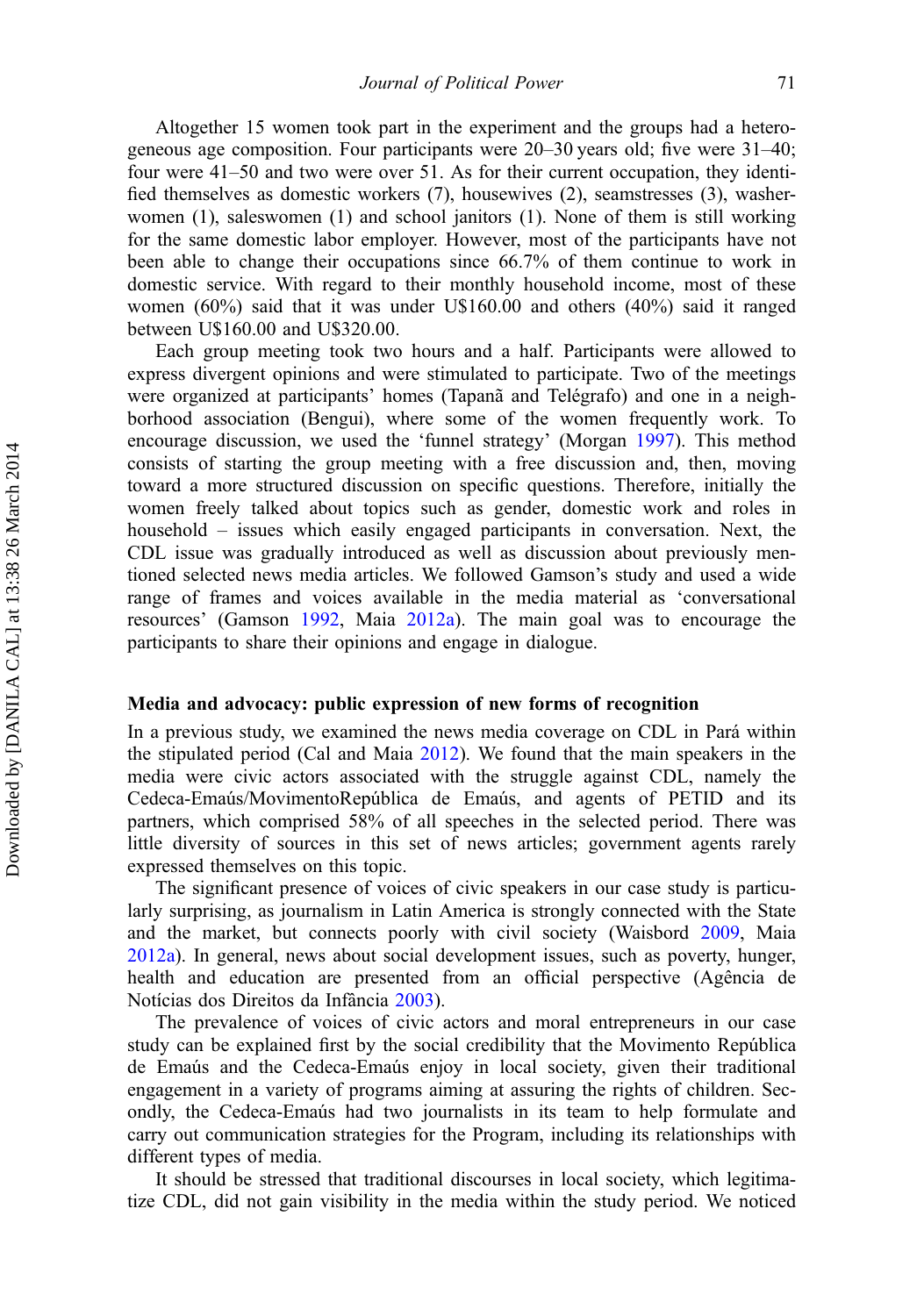that public discourse on the topic was expressed through two main frames: the invisibility of CDL and the injustice of CDL.

Media commentators drew public attention to the fact that CDL is barely noticed and they explained this invisibility by three main reasons: a) CDL is carried out mostly by girls, who 'naturally' are in charge of domestic tasks and childcare; this practice follows hegemonic concepts of labor division based on gender and thus it raises no questions; b) CDL has deep cultural roots, it is perceived as 'proper' for poor women rather than a 'problem' to be dealt with and solved; and c) CDL occurs in the intimacy of households, a supposedly welcoming environment, it raises little public attention, as opposed to child labor in hostile environments such as plantations or coal mines (Table 1).

Our analysis show that news stories disseminated ideas congruent with transnational entities' diagnosis that children involved in CDL are 'the most hidden, invisible and inaccessible of all child workers' (Black [2002](#page-21-0), p. 2). The interpretation also followed feminist critique that challenge genre naturalism and claim that domestic work is not 'valued' as a 'productive contribution' (Lamarão et al. [2000,](#page-22-0) Hoyos [2000\)](#page-22-0). Furthermore, news stories are based on criticism that cultural notions originating in the colonial past support CDL. Since domestic chores require a lot of effort but need little training they are often characterized as being 'specific' to poor women (Carneiro and Rocha [2009\)](#page-21-0).

The second frame seen in Table [2](#page-11-0) refers to *injustices in CDL*, which includes discourses that define this practice as exploitation, domination/oppression and exclusion. To begin with, speakers in the media argue that CDL is exploitation because children and adolescents are unpaid or poorly paid; and their families often administer the money. It is 'unregulated' exploitation since the working terms and conditions – working hours, tasks and payment – are obviously not prescribed in contracts. Secondly, several news stories point out that CDL is domination or oppression because girls are exposed to the potential risks of work and abuse, and to punishment and violence, including sexual abuse from bosses. Right from the beginning, children and adolescents have no

Table 1. Media frame on CDL's invisibility.

| Examples of discourses presented in the media                                                                                                                                     |
|-----------------------------------------------------------------------------------------------------------------------------------------------------------------------------------|
| Unfortunately, it is considered something positive in Brazilian culture for a poor girl to<br>work as a housemaid'. (Armand Pereira, director of the ILO Brazil). IBGE wants more |

details about child work -Diário do Pará, p. B4, 5/01/2000 'We have reached the point where child labor is often considered natural; that is where things, in fact, become complicated. The cultural connotation of this tragedy needs to be eliminated'. (Simão Jatene, governor of the state of Pará) Pará in the struggle against child work. Diário do Pará, p. A4, 10/01/204

'The cultural "determinism" about the female gender is at the root of the problem of child domestic labor, but, in current society, other factors are determinant, such as social and economic exclusion' – A 'disguised' crime robs children of their rights,  $O$  Liberal, Social Responsibility page, 12/02/2004

<sup>&#</sup>x27;ILO project coordinator, Renato Mendes, reminds us that the work of minors in households does not raise the same revulsion as child labor in rubbish dumps or coal mines, or news about sexual exploitation'. – Child labor also makes victims in Pará. O Liberal, 20/03/2002

Source: EME-UFMG Research Group.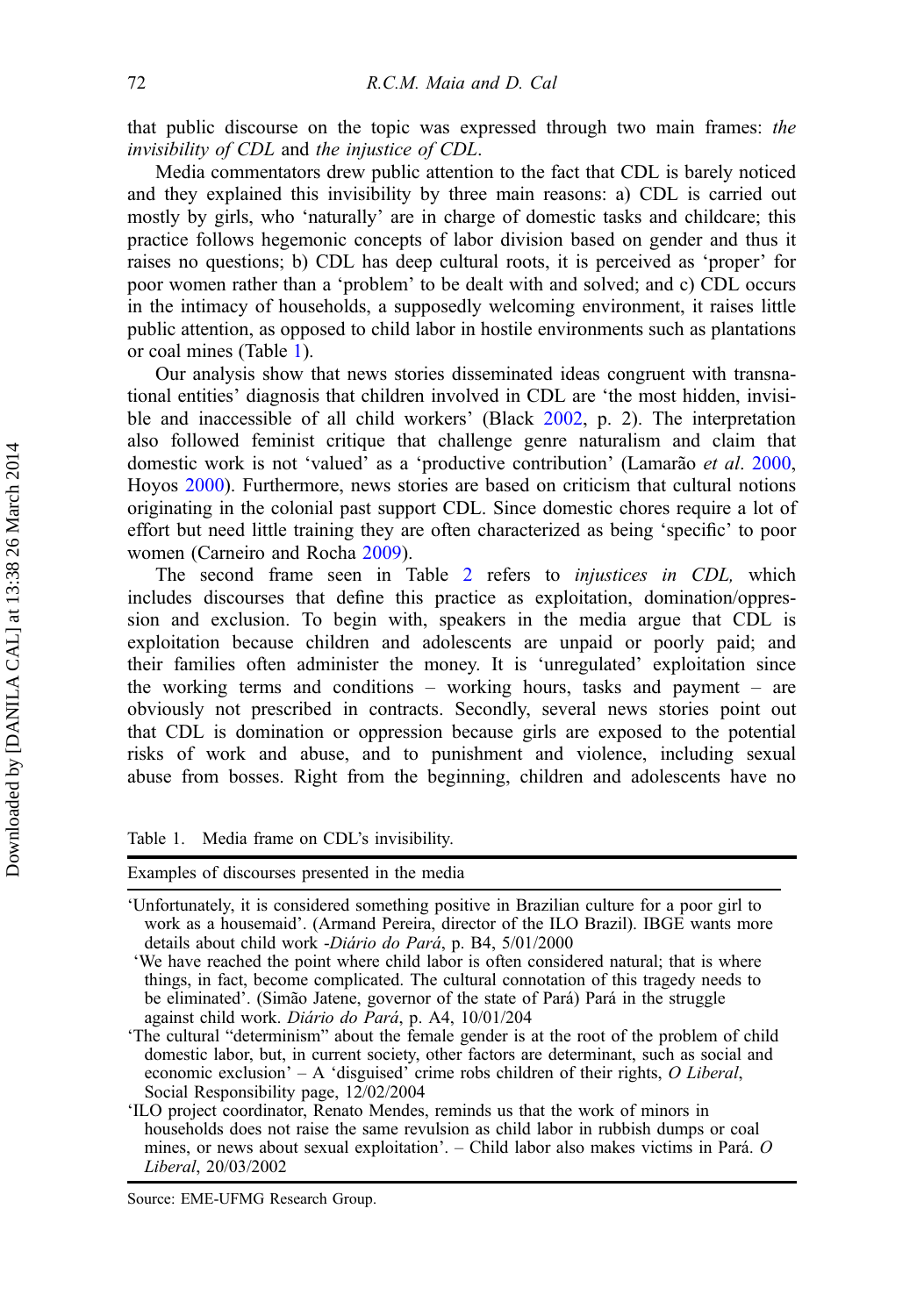<span id="page-11-0"></span>Table 2. Media frame about different injustices in CDL.

|  | Examples of discourses presented in the media |  |  |  |
|--|-----------------------------------------------|--|--|--|
|  |                                               |  |  |  |

<sup>&#</sup>x27;"To exploit child domestic labor is to disrespect the fundamental right of children to play and to study"; this is a statement by the communications advisor of Cedeca, Luciano Miranda'. – Cedeca launches a campaign for raising awareness and denouncing such situations, O Liberal, Social Responsibility page, 18/03/2004.

'Child workers comprise boys and girls that are forced to work as slaves in domestic work, generally in private family households; they are subject to all sorts of humiliation and exploitation, provide free labor, and do not enjoy the right of health and education. In this setting, children and teenagers are subjected to long working hours, which robs them of the opportunity for going to school; they have no medical care and no leisure. Those receiving payment or benefits are few. Unfortunately, girls may be victims of sexual abuse, which causes lasting psychological and physical harm'. A social stain, editorial, O Liberal, 18/06/2004

'Experts state that the problem feeds a poverty cycle, because children doing domestic work will be employed as domestic maids when adults' A 'disguised' crime robs children of their rights, O Liberal, Social Responsibility page, 12/02/2004.

Source: EME-UFMG Research Group.

authority and no negotiating power, and are therefore at the mercy of the employing family. Thirdly, speakers in the media highlight that CDL is a form of exclusion or marginalization because child rights are violated, including the right of enjoying childhood, education, citizenship and dignity. This type of work hinders any development of the abilities and competencies that children and adolescents require to find a place in the labor market in the future by means of qualified work, thereby reproducing the poverty cycle.

In the Pará newspapers, the general interpretation about CDL largely followed humanitarian rights discourse. Because of the types of injustice found in CDL, several speakers in the news articles – including an editorial – associated this practice with 'slavery', an analogy frequently used in studies on CDL in different countries (Black [2002](#page-21-0)). From the perspective of recognition, Ikäheimo refers to the status of slave as being 'without freedom, without love, and without gratitude': 'Slavery instantiates all of these three harms: (1) the activities that fill the life of a slave are not free; (2) his well-being has ideally only instrumental value for the master; and (3) because his work is unfree, it does not count as genuine cooperation and does not produce the satisfaction and fulfilment that someone working freely and altruistically may receive in the form of gratitude from others' (Ikäheimo [2009,](#page-22-0) p. 40).

To summarize, the local media in our case disseminated ideas about CDL based on a general interpretation that invoke the principles of recognition, which, in Honneth's terms, 'compel us to widen our perception value horizon and thus to intensify or amplify recognition' (Honneth [2007](#page-21-0), p. 341). From a broad ethical horizon related to human and children rights, feminist critique and post-colonialism, speakers in the media presented 'thick' or 'good' reasons for rejecting CDL. Journalists and critical speakers attempted to show that there were cognitive failings in understanding CDL as an oppressive practice, and sought to lead members of the local society to acknowledge that they were implicated in relations of domination and exploitation. However, this does not mean that these discourses are 'shared' by the members of the public, in terms of being commonly accepted.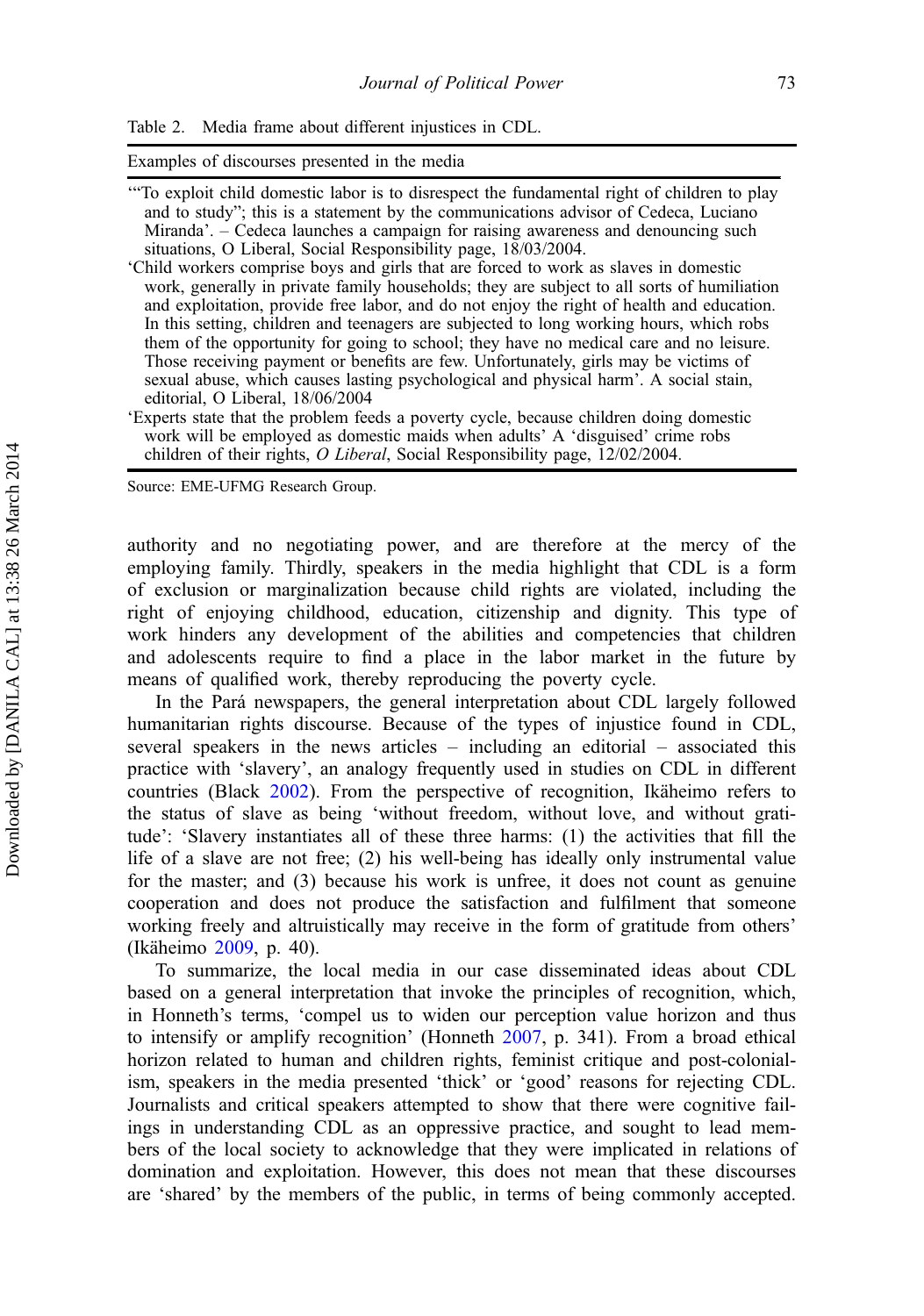As we will discuss in the next section, women who were housemaids in their childhood did not endorse media advocate arguments and some even contested them in our focus groups.

#### CDL: the intersecting logics of love and work

When exposed to media discourses in our focus group, many women who worked as domestic servants in the past, and who also send their daughters to work in family households, perceive CDL mainly through a positive perspective. However, they are also aware of several types of harm involved in this practice. They report that they were and still continue to be exploited ('we are exploited, especially if we [earn] a domestic salary'). They report emotional insecurity, mistreatment and disrespect ('I could never get used to the houses at 12 years of age, but then I slowly became used to it'). How can we explain the fact that these women, even though they name experiences of mistreatment and identify disrespect in their lives, do not articulate a clearer perception of injustice in this situation? Honneth's three requirements to define ideological recognition appear to be met in our study case.

#### Expectations and contradictions in the sphere of love

The women in the focus group seem convinced that the promise of a better life through CDL is an opportunity for personal development. Because of multiple and severe deprivation in their homes of origin, they perceive CDL as a way to escape poverty or avoid entrance into prostitution. Participants brought up several beliefs that cannot be merely considered as irrational, but are supported by reasons with 'power to convince' (Honneth [2007](#page-21-0)).

Since CDL is associated with the cultural idea of 'taking the child to raise' or 'taking care of the child for her mother' – including material needs and care (psychological care, rest and leisure), and resources for self-development (study and other opportunities) – the first requirement for an ideological form of recognition seems to be present here. Differently from ideologies that have an exclusionary character, such as racism, xenophobia and homophobia, CDL causes no harm to the self-image of girls and allows them to relate positively to themselves in a new 'home'. When referring to the people they work for, the women use terms such as 'godmother' and 'aunt', rather than employer, which ambiguously suggests that children would be protected by people who care for their personal well-being (Lamarão [2008](#page-22-0), Cal and Maia [2012\)](#page-21-0).

Amanda: I think that it is better, because back there [in the hinterland] parents are unable to give, to do things for their children, to provide education for their kids; I think that this is better. Joana: As Vera said, I am thankful that my daughter moved over here with her godmother; she was thirteen, and did not want to study any more over there. To this day I am happy that my daughter is here […] with her

The second requirement for ideological recognition seems also to be present in this situation: the advantages of CDL are at least partially perceived as positive and credible. The women value it mostly as an opportunity to gain

godmother, thank God. (Tapanã group).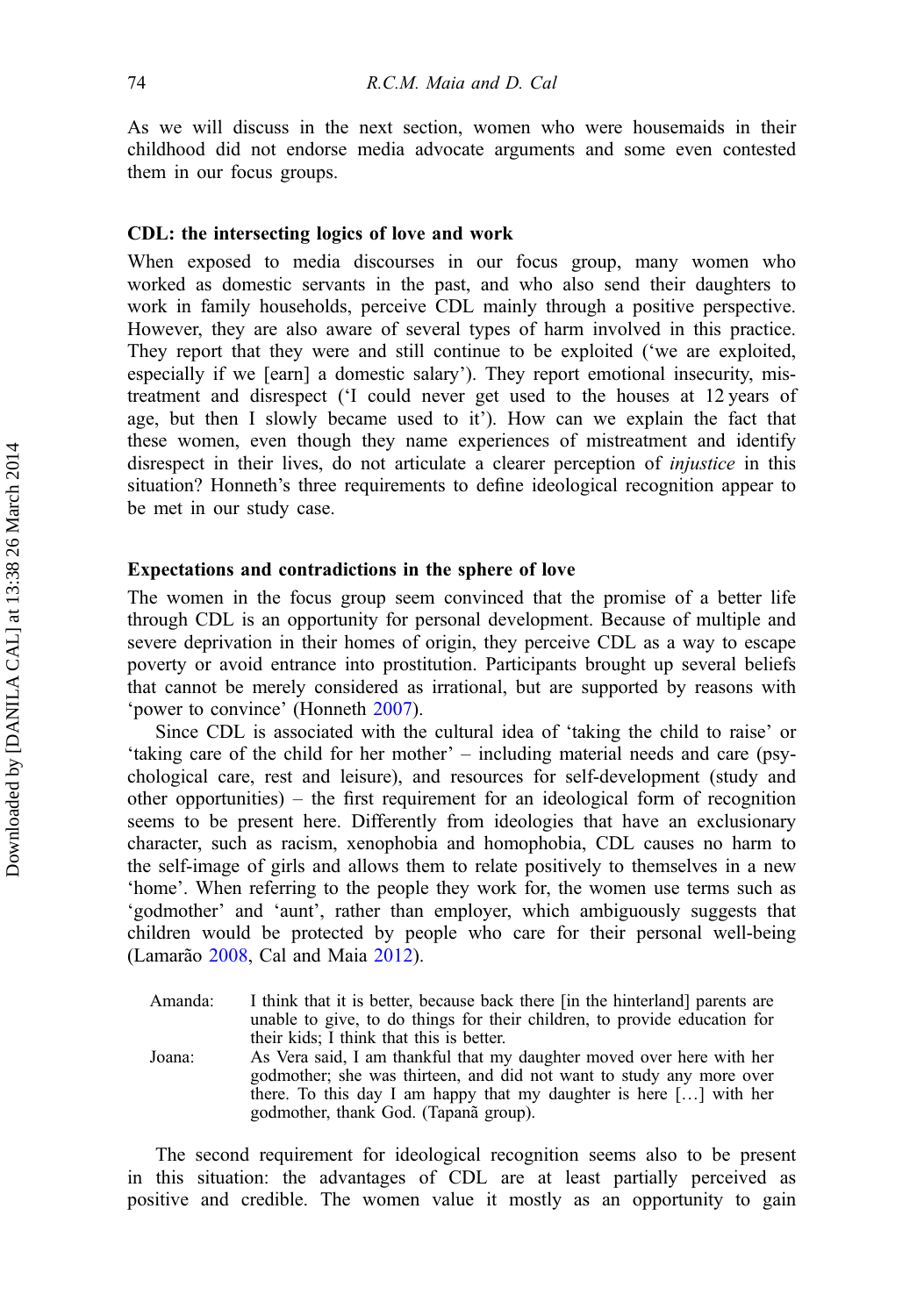education so as to become 'somebody in life'. Statements by these women show that, in their role as mothers, they expect more for the lives of their children and teenagers than merely domestic work. It should be noted that in Brazil, as opposed to Andean countries, Central America or Haiti, there is an expectation that employers will send these children and adolescents to school and many of them actually do (Black [2002](#page-21-0)). As opposed to countries such as Bangladesh, India or Nepal, where girls serve their employers any time of the day or night and rarely leave the house (Black [2002\)](#page-21-0), the expectation in Brazil is that CDL should not be restrictive, but should open the door to opportunities for socialization in middle and higher classes.

Deusa: I brought over my nieces, three nieces from Marajó, to work here; but thank God they worked, studied, right, they moved well forward at school, they really had good employers; but there were girls that came from the hinterland and their employers would not let them study; to this day they are adults that don't know even how to write their names, because their employers never put them in school, never let them study. Carla: I agree with her, there are good employers, there are bad employers, some that want to be cruel with teenagers, as we watch on television, the case of the girl [participants were referring to the case of 11-yearold Marielma who was murdered by her employers; the case became notorious in newspapers in 2005]. (Telégrafo group, our italics)

At this point it is important to acknowledge that class relations are reproduced, not only through economic relations but also by means of cultural and symbolic forms that sustain unequal distribution of distinction and privilege, as Thompson [\(1989](#page-23-0)) and Bourdieu ([1977, 1984\)](#page-21-0) have made clear. In this sense, participants in our focus groups expect that CDL would provide opportunities for the girls to surpass their own 'social class culture' and acquire what Bourdieu terms 'cultural capital' – the possession of certain intellectual or educational goods – motivations, dispositions, tastes and preferences.

Vera: I think it is an opportunity. There are places we wish to go but for which we don't have the means; but [we do] when going with our employer. She takes the girls. The girls develop, become interested by watching those people that say they are different and take part in better things. [This] gives us influence; for those that want it, there is a good future, I think it is very good Amanda: I also think it leads to a better future; it is very good […]. We want to go to a beach that we have never seen in life, and don't have the means to go there, and then they take us […] it is the only opportunity I have.

Focus group participants show awareness that 'girls can progress' under certain conditions – personal effort, and being lucky to 'have a good employer'. In a previous study, we noticed that these beliefs are widely shared by mothers, who are concerned to find 'good' persons to entrust their child to, and also by employers, who conceive of themselves as alleviating the child's destitution (Cal [2007,](#page-21-0) Cal and Maia [2012](#page-21-0)). Indeed, most of the employers' showed indignation at 'harsh' cases of maltreatment and abusive workloads. They claimed that what the girls do in their home was 'just light work' or 'just help', and never acknowledged that they were implicated in relations of oppression (Cal [2007,](#page-21-0) Cal and Maia [2012](#page-21-0)).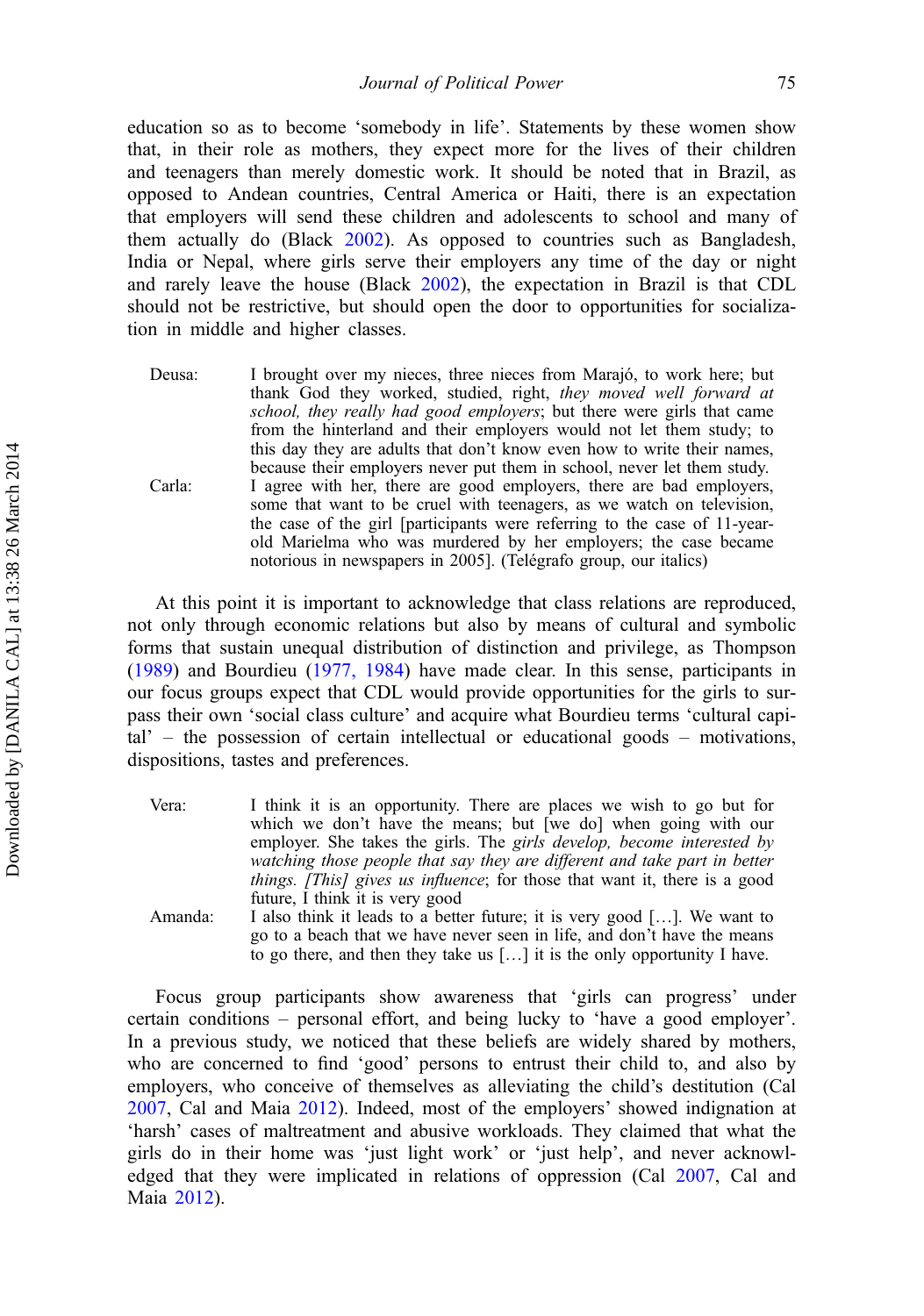Once CDL is regarded as providing conditions, resources and capacities for the girls to 'prepare themselves for something better' they can nourish the 'dream' 'to become somebody in life', which would be unimaginable in a condition of extreme deprivation. The women shared the view that CDL provides a 'good future' compared to life on the farm fields; and it is an alternative to idleness and prostitution as well as a source of income. Thus, Honneth's third requirement for ideological recognition to be effective – the contrast between a specific situation perceived as positive compared to the past or to a previous condition appears to operate in our case.

However, the promises of CDL are permeated by many contradictions, which have oppressive consequences. First, although CDL is often mistaken for the obligation to care for and meet the other's needs, there is a twisted expectation that working girls should meet the immediate needs of the family to which they are attached in exchange for food, medical care, housing, access to education, etc. This 'exchange' does not entail duties in the normative sense of the principle of love, in which 'godmothers' or 'aunts' would perceive the girls needs and thereby become more sensitive and able to care for their well-being (Rössler [2007](#page-21-0), Young [2007](#page-21-0)). For many employers, the labor of girls and adolescents often has only an 'instrumental value', as Ikäheimo [\(2009](#page-22-0)) says; by carrying out routine domestic tasks, which have no social value, this labor force allows employers to take on more pleasurable and useful activities.

Second, domestic workers – especially children and adolescents – rather than receiving retribution in the form of gratitude, as Young [\(2007](#page-21-0)) discusses, frequently become the target of aggression or humiliation. Working girls and adolescents are asked to care for children and babies, tasks for which they are not adequately trained or are unable to carry out. The women in our focus groups reported disrespectful experiences, aggression and cruelty, which were described as unbearable: 'their children [of the employers] like to shout'; 'a [boy] once hit me in the face'; 'I had my face hit with a plate, then I left so that he would not mistreat me anymore'. Again, the ambiguous status mobilized by the care relation (Molinier [2012](#page-22-0)), on the one hand, and their submission to the person benefiting from care, on the other, do not enable the girls to express and negotiate with their employers the disgust and hate that CDL sometimes causes.

Third, 'poor children and young workers' when treated as the property of employers are supposed not only to carry out domestic chores or assist the other in their needs, but also fulfill erotic and sexual desires. The girls thus become de-humanized; being regarded not as a subject but as a physical body, the men in the house can 'do as they please' with them:

Maria: I once worked in a house of these folks, [...] there was a birthday party I don't know whose it was, I sat there on the chair, and we could not go to bed until the party was over; then the son of my employers came over trying to touch my breast, then I protested and went to tell her, then she said: 'What's the problem? He is a man and is the son of your employer, and your boss can also do what he feels like doing with you'. Moderator: The employer said that? Maria: Yes, then I took all my clothes and hid in the yard, and then when they were distracted, I went away, and lost my way home, and ended up at the

house of a woman, and only the next morning did I find out where I was.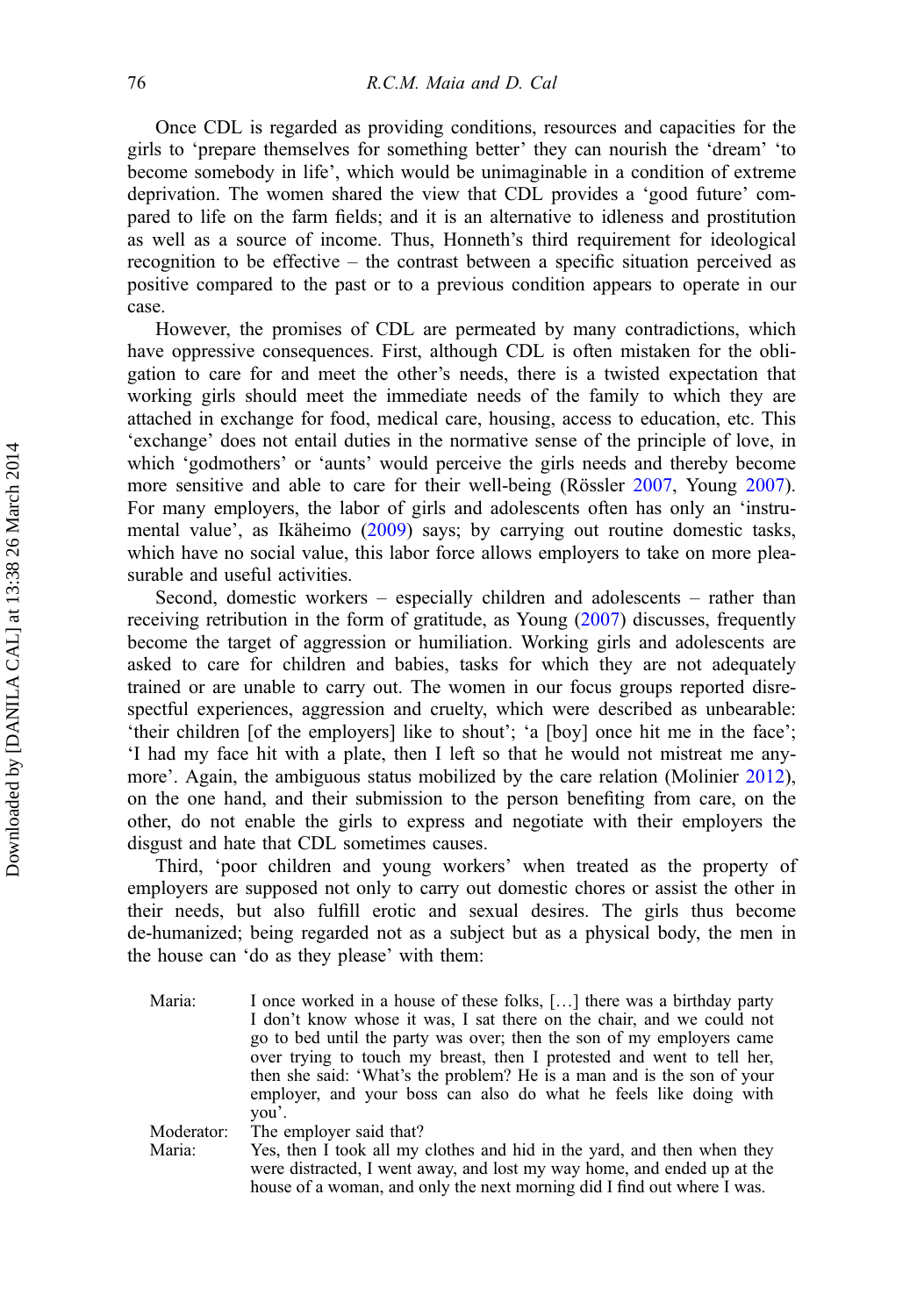Moderator: How old were you? Maria: About 16. (Telégrafo group)

In several situations, participants in our focus group were angry and resentful about 'bad employers' and their 'mistreatment' or 'abuse'. Nevertheless, they recurrently make a distinction between 'good' and 'bad' employers ('there are some that treat us well; there are some that do not'). These women identify the injury caused by CDL as occurring in contingent or specific cases, because of bad luck or lack of personal effort.

#### Expectations and contradictions in the sphere of work

To explore the expectations held by these women in the sphere of work, we need to return to a number of aspects introduced in our discussion about the symbolic universe of love. The distinction between these two spheres is hard to make because girls and adolescents in CDL are still in stages of emotional, social and physical development and thus work and caring flow together.

Concerning the first requirement for ideological form of recognition, study participants project for girls in CDL a work with meaningful content in the future. By going to school, the girls could acquire 'socially useful skills', which could enable them to pursue prestigious careers; this would change their place in social hierarchy and include them the context of productive contributions to society (Rössler [2007\)](#page-21-0). Tied to the expectation of qualified work is the assumption that the employers would care for them to acquire those abilities and talents.

- Vera: What I think is, that for those without the means, we can't do much in this case […] folks from the hinterland; they become farm workers, who don't have a future. In a family house, if the person knows it and wants to, in the future they may become doctors, graduate to be good lawyers […], in other words, something good. Because a domestic servant is paid a salary, the girls live a fairly good day-to-day life, take part in the same things as their employers; with all of this we are becoming prepared for something better. Letícia: I would rather work as a domestic servant than sit at home doing noth-
- ing and not earning my salary; […] the salary helps us to buy clothes, to go out, and without this money we cannot do many things, right?

Moreover, the prospect of social inclusion is seen as credible to the participants because many employers demonstrate commitment to education and are benevolent with their child workers; and thus set them on a path towards possible upward mobility. Personal attachments and bonds of gratitude to good employers further obscure the asymmetries in power in this relation and the subordinate place occupied by these girls in a class society.

Amanda: I enjoy life, […] because my employer, […] says like this, 'Oh Amanda, you work here'; they treat me as if I belonged to the family, 'ah, you work here, but I want you to become another person, I want you to study, to conclude your studies, to become somebody in life'; and, for her, I would have concluded my schooling, but I never managed, because sometimes I arrived tired from work and then had to go to school, and then I was tired; but for her I would be studying. (Tapanã group).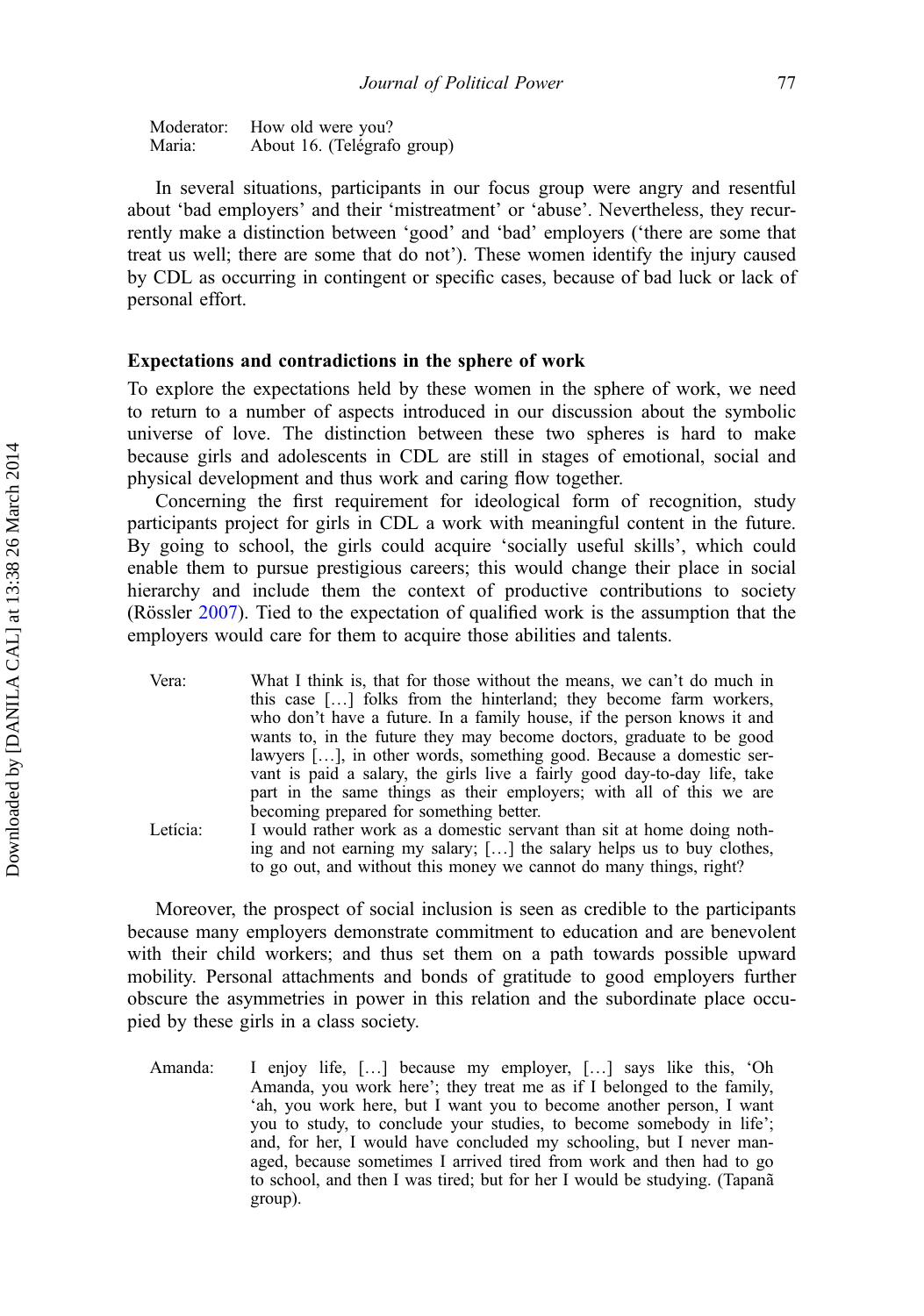Although social interactions proceed as if 'norms of recognition' were in place, children and adolescent in CDL do not enjoy the same status of other children in the family. The housework carried out by the girls is usually not regarded as 'work' but just as 'help'; and when these children and adolescents are sent to school, they usually go to public schools – mainly in evening classes. Because they do not have adequate time for resting and studying, they are prone to fail (Lamarão et al. [2000,](#page-22-0) Lamarão [2008](#page-22-0), Carneiro and Rocha [2009\)](#page-21-0). Like Amanda, many girls are encouraged to relate to themselves as autonomous and active agents, and thus they tend to assume personal responsibility for their own failure. Since lack of success is more easily explained at the individual level, study participants do not criticize CDL as conductive to personal underdevelopment in terms of systematic exclusion and exploitation. Thus, they seem not able to foster a common ethos to challenge the social order.

Our focus here is on particular strain of responses that could uncover power relations in these women's experiences. As social scientists or observers, we could expect different outcomes and alternative reasons for these women to engage in CDL. First, study participants could have emphasized their agency in choosing to take up domestic labor as children, but at the same time acknowledge the institution's role in the oppression and subjugation of children. Second, critical opinions and judgments circulating in the media arena could have provided a language and counter-hegemonic framings about CDL for these women to move away from the predominant value hierarchy. Third, study participants do not have to defend the institution of CDL to shore up their sense of self-worth.

Furthermore, one could regard these women' statements as rationalizations. Although domestic workers in Brazil have achieved several rights in the past few decades, such as regulated working conditions and improved wages, they still cannot find a place in 'good society' (Carneiro and Rocha [2009](#page-21-0)) and suffer the moral pain of social devaluation (Souza [2009\)](#page-23-0). As we have emphasized, study participants are very aware that they are engaged in low-wage, low-status work and do not receive social recognition ('if we don't have advanced study we are nothing'; 'there are people over there that ignore and do not speak to domestic servants').

In this context, we find that Honneth's account of ideological forms of recognition is valuable for explaining these women's self-conception and their network of beliefs as based on arguments with convincing power, and not as illusions irrationally held. Honneth's account allows us to see that there are other structures – such as desire for emancipation, autonomy and social esteem – that can be mobilized to reinforce, paradoxically, relations of oppression. In the idealizations the women construct about themselves, they conceive CDL as a practical possibility to increase their own autonomy and overcome social divides. Thus, there are good grounds for thinking that they regard CDL as 'a choice' and 'an opportunity', rather than a lack of alternatives due to extreme destitution, because they cannot imagine that things 'should' or 'could' be different.

The rationale of ideological forms of recognition has a significant impact on coordinating these subjects' action and thus stabilizing relations of domination and exploitation. However, how can subjugated individuals, like the women in our study, contest the promises of ideological recognition that is part of the cultural heritage and imagine alternatives for themselves? Focusing on the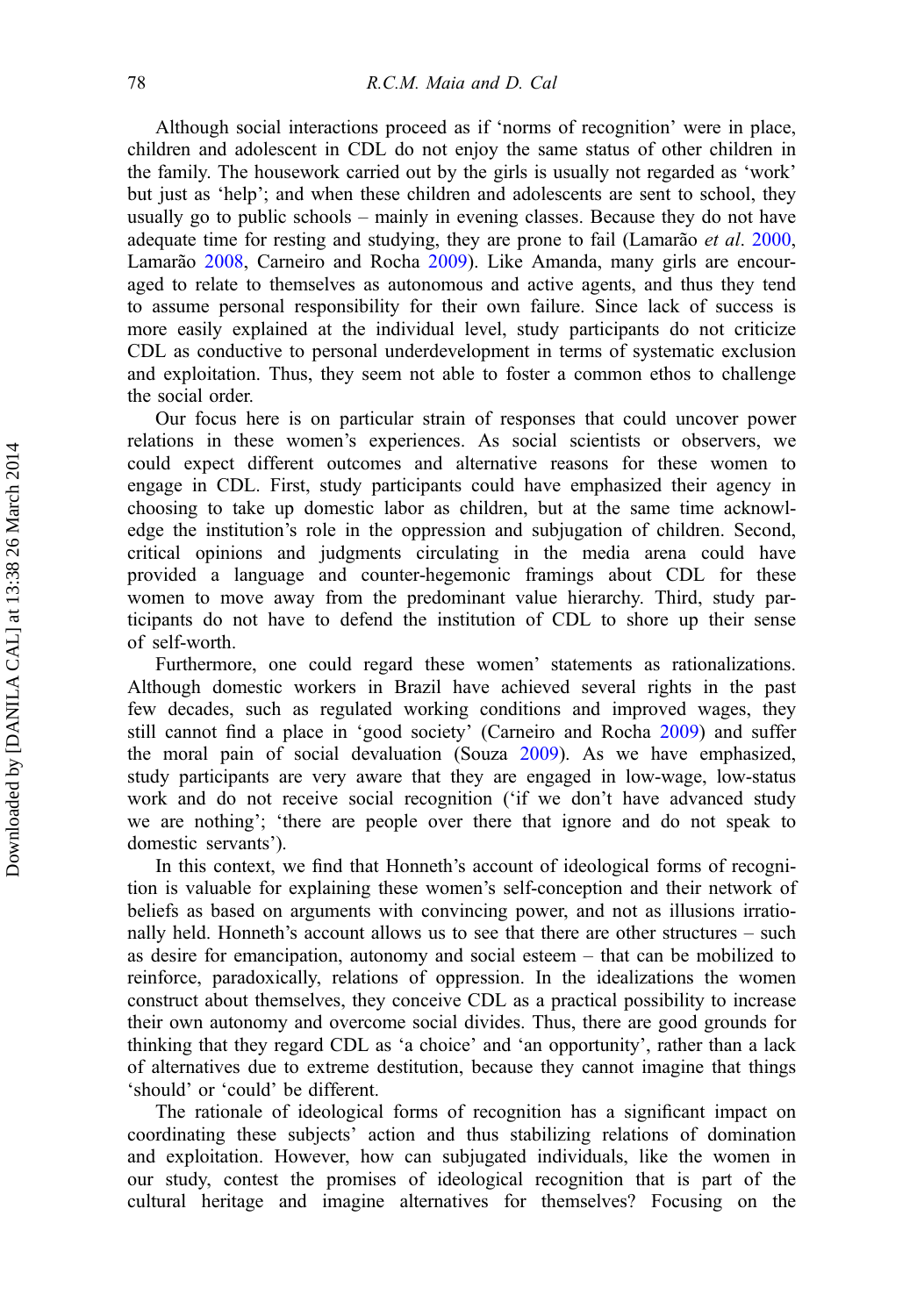women's understanding of harm and their sense of agency, we now go on to examine processes that help cultural and normative interpretative frameworks to rebound.

#### Vulnerability, agency and ideology-critique

We started this article with the premise that moral entrepreneurs can play a critical role in naming injustice, facing collective action problems and seeking to advance specific policy goals – such as measures for eliminating CDL. Our findings show some difficulties in reconciling justice advocates' judgments and the validity of affected persons' sense of harm. Speakers in the media attempted to disclose ideological forms of recognition, which invited oppressed subjects to cognitively understand and affectively accept their own subjugation to others in daily-life routines. In contrast, the women strove to assert that they are not 'those to be pitied' or looked down upon. By seeing themselves as capable of agency as well as forming a life plan, these women assert that they can resist their status as subaltern actors.

To develop our argument on how it is possible to reconcile conflicting evaluative perspectives, when discourses of justice do not resonate with the habitus of subjugated subjects, it is helpful to further inquire into: (i) the women's sense of agency and (ii) the requirements that make the justice advocates' ideology-critique to serve emancipatory purposes.

While it seems correct to say that the interplay of expectations of recognition in different spheres obstructs the women's critical reflection, how one should interpret these women's sense of agency is far less clear. It seems misleading to describe their sense of agency to choose and act to change their life practices in a substantial way as a mere effect of subjugation. They report that since childhood ('as young girls') they worked in the family house, motivated by the desire to widen their horizons, to attain some independence in their lives, and to learn, pursue a career and advance socially. They strive to 'follow their own thinking' and persist in dealing with adversity to gain even minimal autonomy and the dignity to live from one's gainful employment. They take on duties at their own home to create or attain resources to care for the needs and well-being of their children even if they themselves have been deprived of care in their own childhood.

- Joana: […] in the hinterland it is not like here […]. We struggle there on the farm, fighting, working […]. Not here, here we can work and earn money.
- Deusa: […] I was 12 when I married; I have never followed the counsel of any man, I have always depended on myself, on my thinking, on my own counsel, that is why I work as a domestic servant; I work there because I have a little girl like this. [I tell her] […] look Ranna, I am working, I work a lot as a domestic servant, because what my mother and father could not give me I want to give you. I don't want you to stay on the streets, running around, getting dirty. No, I want to give you what I did not have […].

While the types of struggle described by the women do not cause any change in the existing distribution of material and symbolic resources within society, they do not show feelings of helplessness, fatality, dependency or lack of control, but rather conceive of themselves as agents. It would be premature to think that these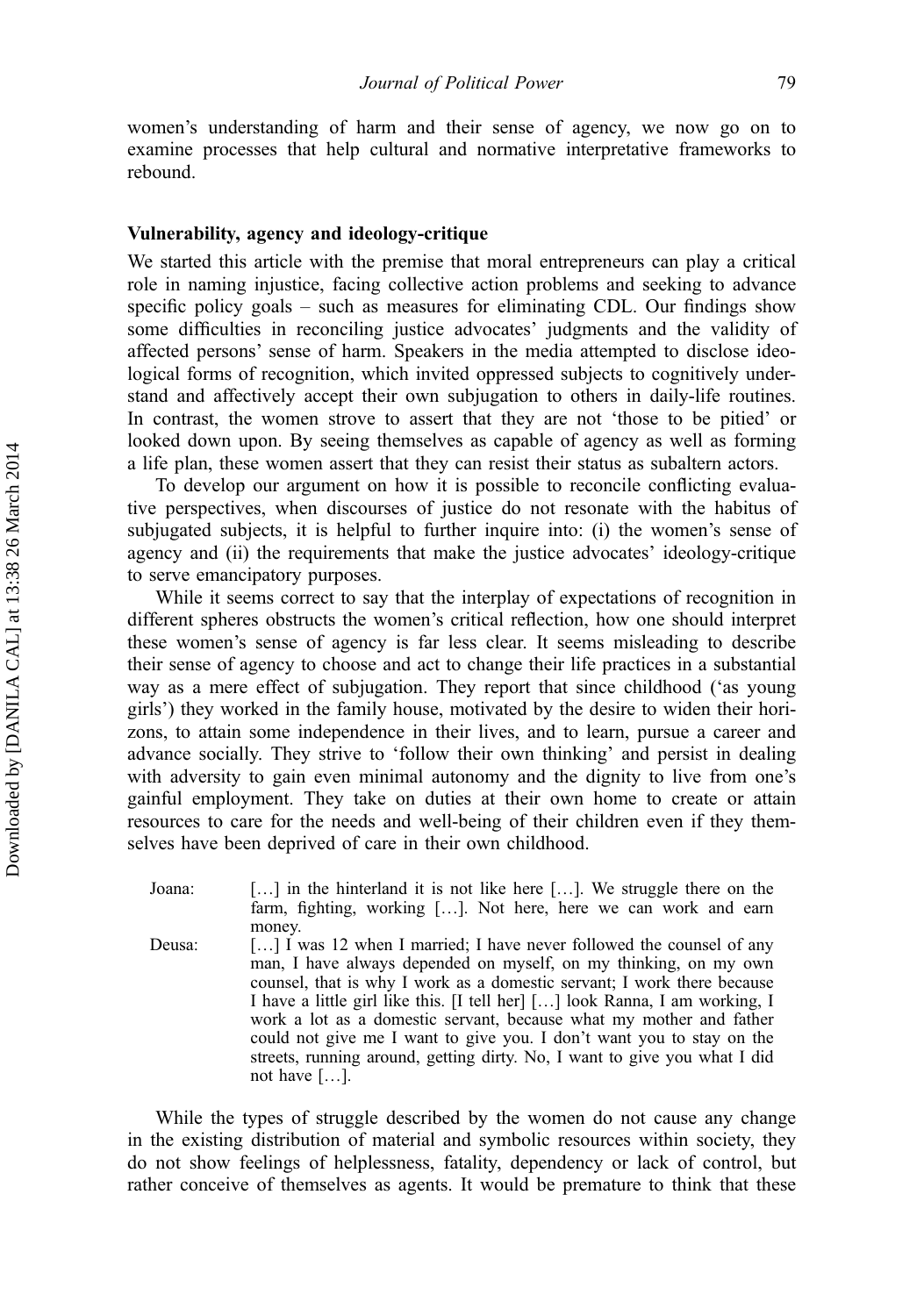women can actually and effectively change adverse situations and their sense of autonomy is likely to be quite overstated. On the basis of similar concerns, Ruth Gomberg-Muñoz [\(2010\)](#page-22-0)'s ethnographic study with Mexican undocumented immigrants in the US shows that this group's willingness to work with integrity and bravery results, paradoxically, in a vulnerability to exploitation (Gomberg-Muñoz [2010,](#page-22-0) p. 302). Gomberg-Munõz's key argument is that undocumented immigrants, in need of recognition, cultivate a social identity as 'hard workers', as a means to confront stigma and convert socially degraded work into a source of self-esteem. While this process has the advantage of sequestering low-wage job opportunities for them and their social networks, it has the negative effect of reproducing exploitation and categorical inequalities.

Tackling the problem in our case only from the perspective of agency can gloss too easily over structural factors and social obstacles to emancipation. It can be argued that the women's self-conception as 'strong' and able to get ahead despite adversity helps to perpetuate oppression and inequality, by emphasizing their agency at the expense of the context of dominating structural constraints. However, from the theoretical standpoint of recognition, these women's desire to achieve and transform their lives cannot be overlooked. Their effort to constantly 'find what is best', when properly articulated with a critique of ideology, is important for them to conceive of themselves as capable of overcoming obstacles in order to pursue a meaningful sense of self-realization.

At this point, we need to clarify how ideology-critique can serve an emancipatory function. Because unraveling this issue requires consideration of sociological models and political normativity, we can only indicate lines of thinking here in a context of a more thorough discussion. In brief, while we understand that ideologies will not disappear until the power structures that uphold them are transformed, we support the argument that a critique of ideology must *begin* with critical discussion (Bohman [2000](#page-21-0), Rostbøll [2008](#page-23-0)). The issue here is not the idealistic assumption that ideology can be overcome merely by critically discussing it. Rather, we contend that social critics have the potential to initiate acts of reflection on obstacles or repressive forces that restrict other people's lives in an arbitrary or unjustifiable way. If we understand the problem of ideological form of recognition as a problem of worldview that makes or implies validity claims (Guess [1981](#page-22-0), Shelby [2003](#page-23-0)), then these claims are open to critical scrutiny.

Second, we do not assume that some group – intellectuals, the ruling elite, disadvantaged groups or any other group – have special access to truth about the social world or an objective standpoint to evaluate the others' statements or forms of reasoning (Shelby [2003,](#page-23-0) Rostbøll [2008\)](#page-23-0). Thus, even if some claims may be well grounded in human rights and other substantial rights designed to safeguard individual autonomy, we regard ideology critique as a dynamic process of diagnosing oppression, and claim-making and claim-contesting, which takes place irrespective of such normative foundations. Thus, mutual understanding among justice advocates and disadvantaged people's judgment is uncertain; and exactly when counterfactual evidence is met will often be difficult to determine.

Third, we understand that getting people to recognize ideological constructions is not enough to prompt these people to significantly change their social relations. If social advocates really want to subvert the structures of hegemonic power, various measures – including empowerment of disadvantaged subjects; engagement in deliberation in the public sphere; political representation, exercise of pressure on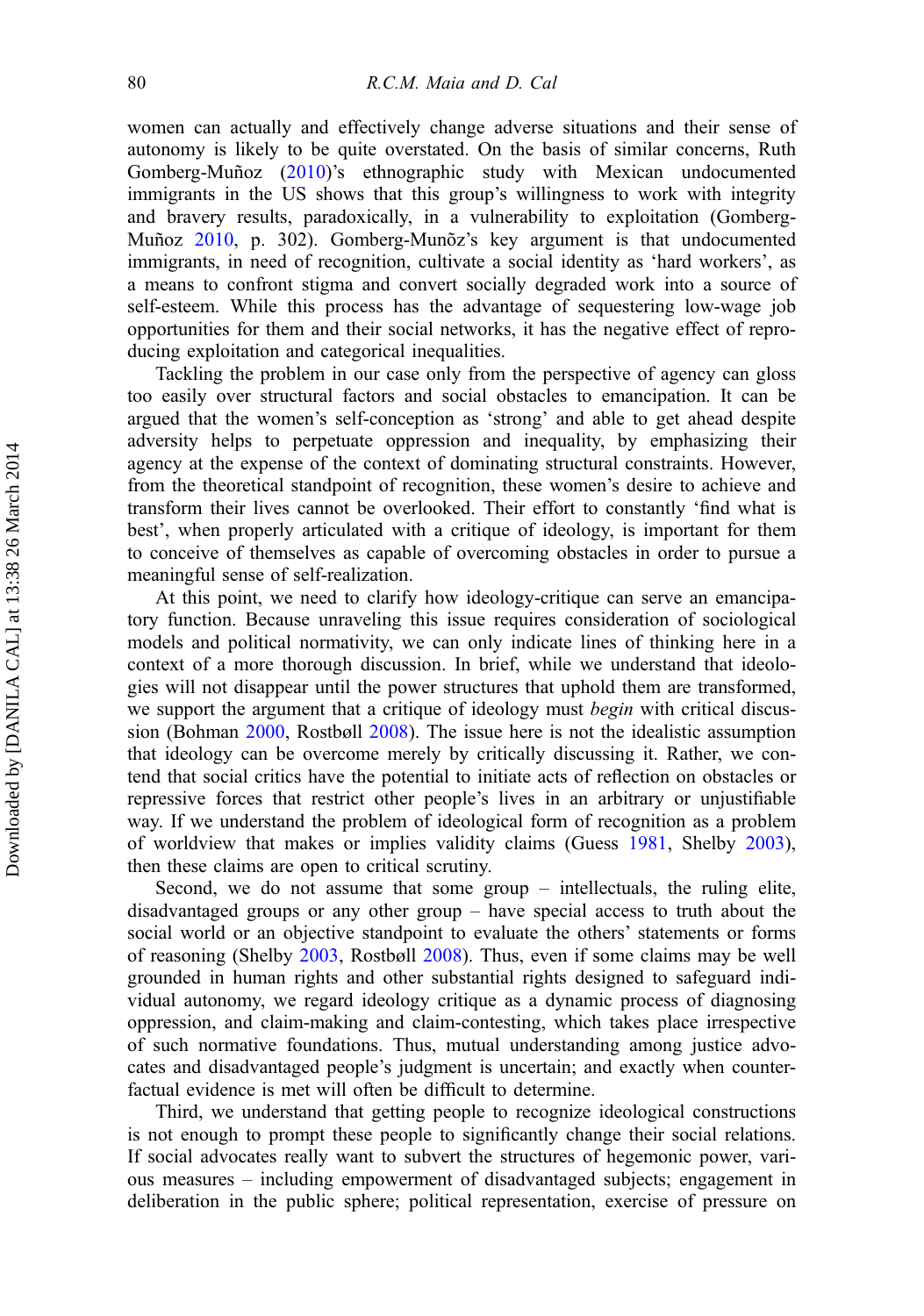formal collective decisions and demands of accountability – are necessary, and that will of course depend on a number of factors in each concrete situation.

We assume that the diagnosis of injustice and the struggle for recognition is never quite finished, but open to permanent contestation. Even if specific procedures to deal with injustice are achieved and institutionalized, they are always partial and may even promote new relations of domination. Ideological forms of consciousness can shift in response to changes in social circumstances. Thus, as long as the diagnosis of injustice and just policies require the support of those to whom they are supposed to apply, critique of unquestioned assumptions, norms, principles and forms of power points towards a clear understanding of how social arrangements should be.

#### Conclusion

Our study exemplifies cases where patterns of recognition are conveyed in legal rules and institutions as well as in actions of certain social agents – notably advocacy agents – before they find expression in practices of a given lifeworld. In our case study, media professionals acted as agents of advocacy, following discourses vocalized by NGOs and local social movements, nationwide, and transnational entities that speak for and act in the name of children and adolescents. Media speakers disseminated ideas about CDL based on a general interpretation of the principles of recognition; their discourses were located on the horizon of human and children's rights, the feminist critique of gender domination and post-colonialism to challenge domination. Discourses circulating in the media attempted to politicize what is seen as natural, and turn harm into an object of collective reflection. Our findings suggest that while value hierarchies do not go unchallenged in public domains, assessment of justice and injustice is based upon the complex logic of the social agents. Because the legitimacy of discourses (and measures) designed to overcome injustice must be accepted as proper by those to whom they are meant to apply, definition of injustice is always a tentative, conflict-ridden process.

Our study presents some limitations. A full-scale assessment of the women's perception of CDL, following awareness campaigns conducted by advocacy groups and governmental programs, would require a larger experiment. A broader sample and detailed investigation of the effects of PETID in the long run would be needed. In addition, this study would have to be complemented by research focusing on structural conditions that affect child and adolescent engagement in CDL and constrain their opportunities. Still, we expect that our study can contribute, if only modestly, in advancing an explanation of ideological relations in work and social bonds in two specific ways.

First, the focus on CDL has proven useful for advancing a fuller and more nuanced understanding of the difficulty that oppressed individuals have to discern what counts as recognition, under specific conditions. Differently from paradoxes of recognition in post-Fordist work, our study shows the complexities of different logics of recognition in both spheres of love and work at play in CDL; and the alternative ways ideological forms of recognition can establish and stabilize relations of domination. We argued that Honneth's distinction between 'ideological' and 'morally justified' forms of recognition is productive in analyzing how women in our study define their situation, without assuming a cognitive or a moral incapacitation of the powerless. While we argued that the women's motivation to create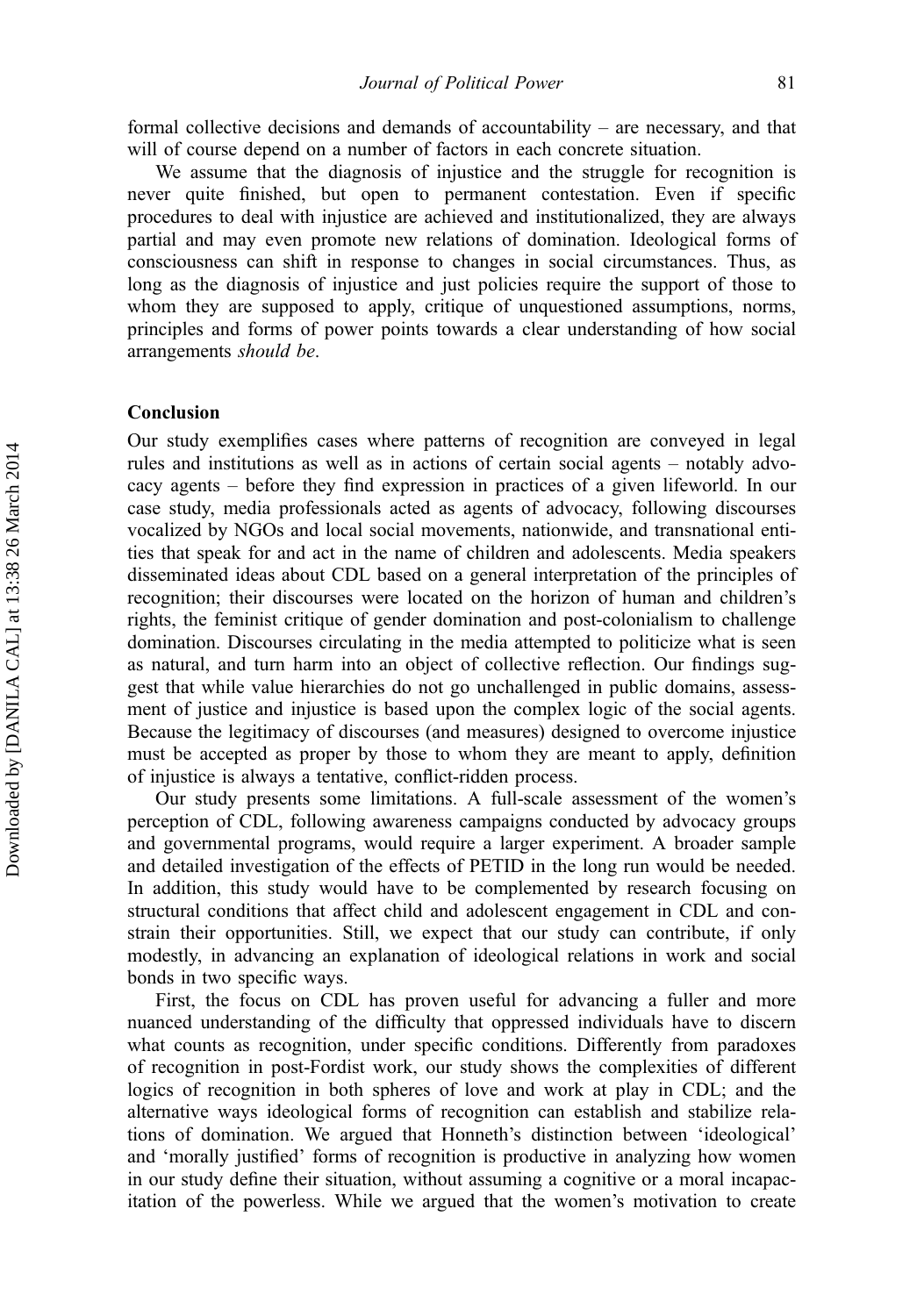<span id="page-20-0"></span>and achieve self-realization paradoxically leads to the reproduction of domination, we suggested that their 'interest in emancipation' cannot be conceptualized as mere subjugation. We also suggested that such a motivation for transformative agency, when properly incorporated into a critique of ideology, can drive struggles for recognition forward.

The second conclusion that arises from our analysis regards the conflictive assessment of justice and injustice. To outline a way around this difficulty, we argued that multiplying concrete opportunities for dialogue and negotiation among disadvantaged subjects and justice advocates, across formal and informal settings, helps to clarify what is to be taken into account and recognized in each and every situation. This procedure cannot eliminate domination, but it contributes to reducing domination's ideological properties. The more frequently subordinate actors engage in contestation of injustice and innovative diagnosis, the more likely they are to question 'the natural order of things'. Similarly, the more frequently social advocates attentively engage with disadvantaged people's claims and contestations, the more likely they are to become aware of limitations in their own claims and of oppressive aspects in their diagnosis and policies. Conceived in this way, critique of ideology can encourage social actors to learn from their mistakes and also to learn from each other in order to define the conditions that have to be met if a justified form of recognition is to be given.

#### Acknowledgements

We are grateful to the anonymous referees for their insightful comments and we thank the Brazilian higher education agencies Capes, CNPq, Fapemig and Fidesa for the financial support that allowed us to conduct this research.

#### **Notes**

- 1. The original meaning of ideology in Marx as a 'false consciousness' of class-specific conditions of domination has been modified, corrected and altered by several scholars. The concept of ideology has varied connotations that involve debates in politics and economics, as well as in other sociological traditions, such as the Weberian, Durkheimian and structuralist sociologies. Karl Mannheim's sociology of knowledge, Louis Althusser's concept of the State's ideological apparatus and Antonio Gramsci's concept of hegemony are important developments.
- 2. A PNAD (national home sampling survey) 2011 Survey, made public by IBGE (Brazilian Geography and Statistics Institute) in 2012, revealed that 257,691 children and adolescents are domestic workers in Brazil. However, it is quite possible that this number is underestimated, given the survey's nature (by sampling) and the difficulty in defining just what 'labour' is.

#### Notes on contributors

Rousiley C. M. Maia is Associate Professor in the Social Communication Department at the Federal University of Minas Gerais, Brazil. She is the author of Deliberation, the media and Political Talk (Hampton Press, 2012), Media e deliberação (FGV, 2008), Comunicação e Democracia (with Wilson Gomes, Paulus, 2008) and Recognition and the Media (Palgrave McMillan, forthcoming). She is an associate editor of The International Encyclopedia of Political Communication (ICA/Wiley-Blackwell).

Danila Cal is Assistant Professor at the University of Amazonia (Brazil). Her MPhil thesis developed at the Federal University of Minas Gerais was awarded the first place as the best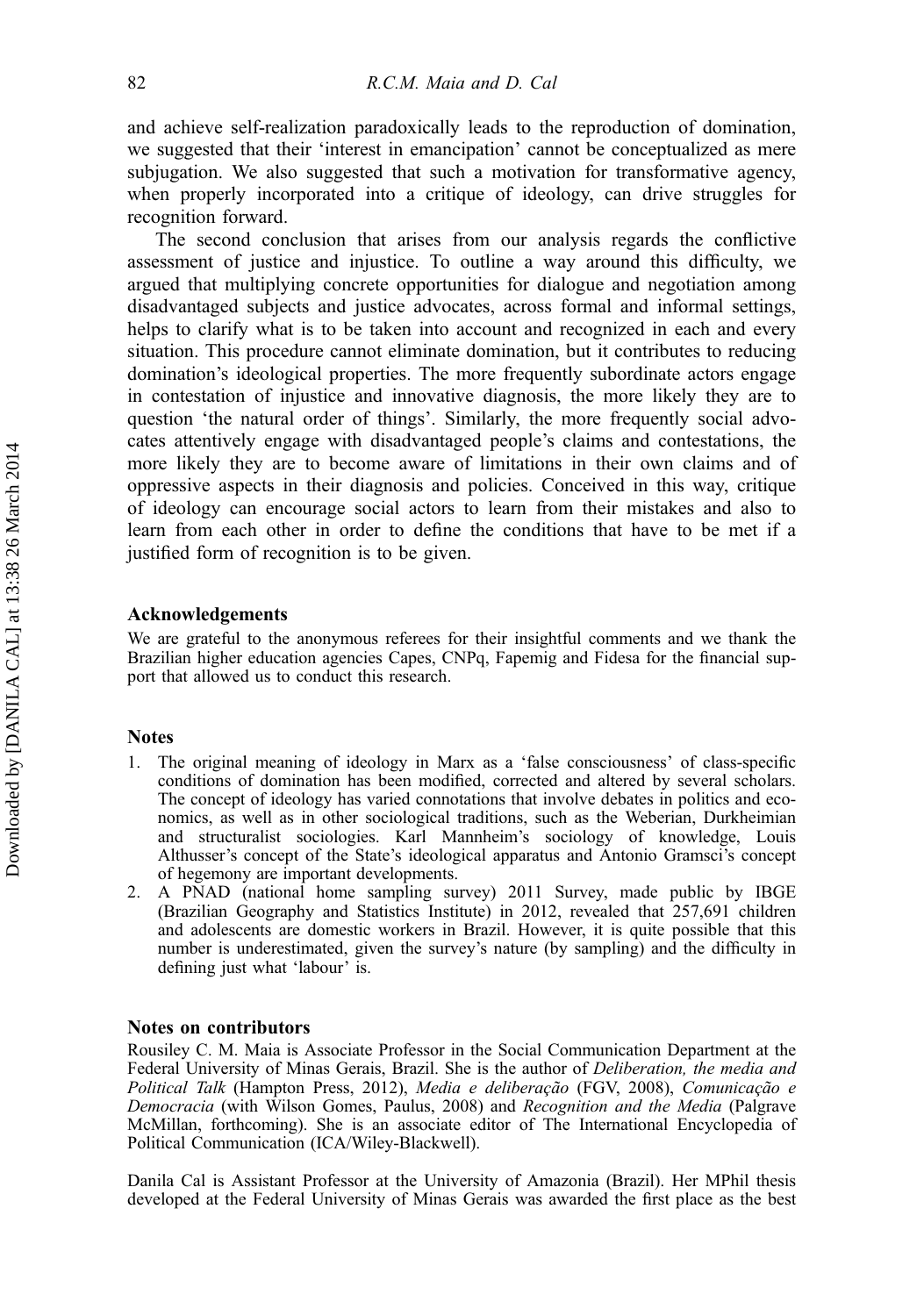<span id="page-21-0"></span>MPhil thesis about media and childhood between 1990 and 2007 in the competition sponsored by the Brazilian News Agency for Children's Rights.

#### References

- Agência de Notícias dos Direitos da Infância, 2003. Crianças invisíveis: o enfoque da imprensa sobre o trabalho infantil doméstico e outras formas de exploração [Invisible Children: press coverage on child domestic labor and other forms of exploitation]. São Paulo: Cortez.
- Alcoff, L.M., 1991. The problem of speaking for others. Cultural Critique, 20, 5–32.
- Bader, V., 2007. Misrecognition, power and democracy. In: B. Van Den Brink and D. Owen, eds. Recognition and power: Axel Honneth and the tradition of critical social theory. New York: Cambridge University Press, 238–269.
- Barbour, R. and Kitzinger, J., 2001. Developing focus group research. London: Sage.
- Black, M., 2002. A handbook on advocacy: child domestic workers finding a voice. Horsham: Printed Word/Anti-Slavery International.
- Blagbrough, J., 2008. Child domestic labor: a modern form of slavery. Children & Society, 22, 179–190.
- Bohman, J., 2000. "When the water chokes": ideology, communication, and practical rationality. Constellations, 7 (3), 382–392.
- Bohman, J., 2007. Beyond distributive justice and struggles for recognition freedom, democracy, and critical theory. European Journal of Political Theory, 6 (3), 267–276.
- Bourdieu, P., 1977. Outline of a theory of practice. Cambridge: Cambridge University Press.
- Bourdieu, P., 1984. Distinction: a social critique of the judgment of taste. London: Routledge and Kegan Paul.
- Boyden, J., 1997. Childhood and the policy makers: a comparative perspective on the globalization of childhood. In: A. James and A. Prout, eds. Constructing and reconstructing childhood. London: UK Falmer Press, 187–226.
- Cal, D., 2007. Entre o privado e o público: contextos comunicativos, deliberação e trabalho infantil doméstico [Between the private and the public: communicative contexts, deliberation and child domestic labor]. Dissertation (M.Phil.). Faculdade de Filosofia e Ciências Humanas da UFMG, Belo Horizonte.
- Cal, D. and Maia, R.C.M., 2012. Making sense about child domestic labor: between diplomatic or agonistic deliberation. In: R.C.M. Maia, ed. Media, deliberation and political talk. New York: Hampton Press, 255–286.
- Carneiro, M.T. and Rocha, E., 2009. Do fundo do buraco: o drama social das empregadas domésticas [The bottom of the hole: the social drama of domestic workers]. In: J. Souza, ed. org. A ralé brasileira: quem é e como vive [The Brazilian "ralé": who are they and how do they live?]? Belo Horizonte: Ed. UFMG, 125–142.
- Deranty, J.-P., 2012. Expression and cooperation as norms of contemporary work. In: N.H. Smith and J.-P. Deranty, eds. New philosophies of labor: work and the social bond. Leiden, HO: Brill, 151–180.
- Duchesne, S. and Haegel, F., 2010. What political discussion means and how do the French and (French-Speaking) Belgians deal with it? In: K. Ikeda, M.R. Wolf, and L. Morales, eds. Political discussion in modern democracies: a comparative perspective. New York: Routledge, 44–61.
- Earls, F., ed., 2011. The child as citizen. The Annals of the American Academy of Political and Social Science, 633, 6–16.
- Forst, R., 2007. First things first: redistribution, recognition and justification. European Journal of Political Theory, 6 (3), 291–304.
- Gamson, W.A., 1992. Talking Politics. New York: Cambridge University Press.
- Geuss, R., 1981. The idea of a critical theory: Habermas and the Frankfurt School. Cambridge: Cambridge University.
- Gomberg-Muñoz, R., 2010. Willing to work: agency and vulnerability in an undocumented immigrant network. American Anthropologist, 112 (2), 295–307.
- Goodin, R.E., 1985. Protecting the vulnerable. Chicago, IL: University of Chicago Press.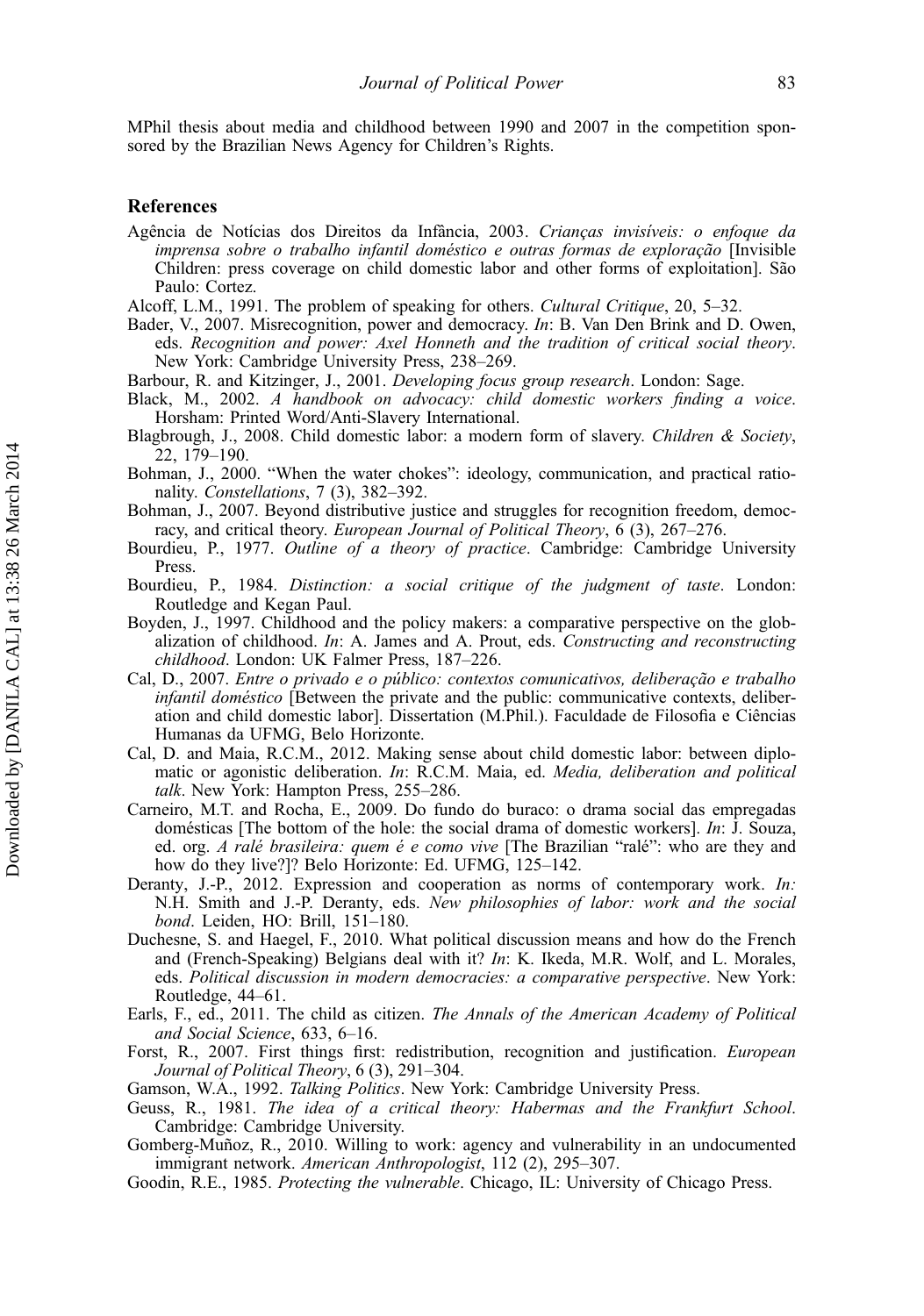- <span id="page-22-0"></span>Habermas, J., 1996. Between facts and norms: contributions to a discourse theory of law and democracy. Cambridge: The MIT Press.
- Hartmann, M. and Honneth, A., 2006. Paradoxes of capitalism. Constellations, 13 (1), 41–58.
- Haugaard, M., 2010. Power: a 'family resemblance' concept. European Journal of Cultural Studies, 13 (4), 419–438.
- Honneth, A., 1996. The struggle for recognition: the moral grammar of social conflicts. Cambridge, MA: MIT Press.
- Honneth, A., 2002. Grounding recognition: a rejoinder to critical questions. Inquiry: An Interdisciplinary. Journal of Philosophy, 45 (4), 499–520.
- Honneth, A., 2003. Redistribution as recognition: a response to Nancy Fraser. In: N. Fraser and A. Honneth, eds. Redistribution or recognition? A political-philosophical exchange. London: Verso, 110–197.
- Honneth, A., 2004. Organized self-realization. Some paradoxes of individualization. European Journal of Social Theory, 7, 463–478.
- Honneth, A., 2007. Recognition as ideology. In: B. Van Den Brink and D. Owen, eds. Recognition and power: Axel Honneth and the tradition of critical social theory. New York: Cambridge University Press, 323–347.
- Honneth, A., 2010. Work and recognition: a redefinition. In: H.-C.S. Busch and C.F. Zurn, eds. The philosophy of recognition: historical and contemporary perspectives. Lanham: Lexington Books, 223–239.
- Honneth, A., 2012. The I in we studies in the theory of recognition. Malden, MA: Polity Press.
- Hoyos, S., 2000. Y quién la mandó a ser niña? El trabajo infantil doméstico desde una perspectiva de género [Who asked her to be a girl? Child domestic labor from a gender perspective]. In: G.A. Vargas, E. García-Méndez, and S. Hoyos, eds. Trabajo infantil doméstico: quién la mandó a ser niña [Child domestic labor: Who asked her to be a girl?]? TM Editores/UNICEF: Bogotá, 109–135.
- Ikäheimo, H., 2009. A vital human need: recognition as inclusion in personhood. European Journal of Political Theory, 8 (1), 31–45.
- International Labor Organization., 2013. Ending child labor in domestic work and protecting young workers from abusive working conditions. Geneva: ILO.
- Kompridis, N., 2007. Struggling over the meaning of recognition: a matter of identity, justice, or freedom? European Journal of Political Theory, 6 (3), 277–289.
- Lamarão, M.L.N., 2008. A constituição das relações sociais de poder no trabalho infantojuvenil doméstico: estudo sobre estigma e subalternidade [The constitution of social power relations in child domestic labor: a study on stigma and subordination]. Dissertation (PhD). Universidade Federal do Pará.
- Lamarão, M.L.N., Menezes, S.M.L. and Ferreira, W.B., 2000. O trabalho doméstico de meninas em Belém [The domestic labor of girls in Belem]. Belém: Cedeca-Emaús.

Lukes, S., 2005. Power: a radical view. New York: Palgrave Macmillan.

- Maia, R.C.M., 2012a. Deliberation, the media and political talk. New York: Hampton Press.
- Maia, R.C.M., 2012b. Non-electoral political representation: expanding discursive domains. Representation, 48, 429–443.
- Maia, R.C.M and Garcêz, R.L.O, 2013. Recognition, feelings of injustice and claim justification: a case study of deaf people's storytelling on the internet. European Political Science Review, 1–24, doi: <http://dx.doi.org/10.1017/S1755773913000143> [Accessed 10 September 2013].
- Maia, R.C.M. and Vimieiro, A.C, 2013. Recognition and moral progress: a case study about discourses on disability in the media. Political Studies, doi: [10.1111/1467-9248.12083](http://dx.doi.org/10.1111/1467-9248.12083) [Accessed 10 November 2013].
- Molinier, P., 2012. Care as work: mutual vulnerabilities and discrete knowledge. In: N.H. Smith and J.-P. Deranty, eds. New philosophies of labor: work and the social bond. Leiden, HO: Brill, 251–270.
- Morgan, D.L., 1997. Focus groups as qualitative research. London: Sage.
- Peters, B., 2008. On public deliberation and public culture. In: H. Wessler, ed. Public deliberation and public culture: the writings of Bernhard peters, 1993–2005. New York: Palgrave Macmillan, 68–118.